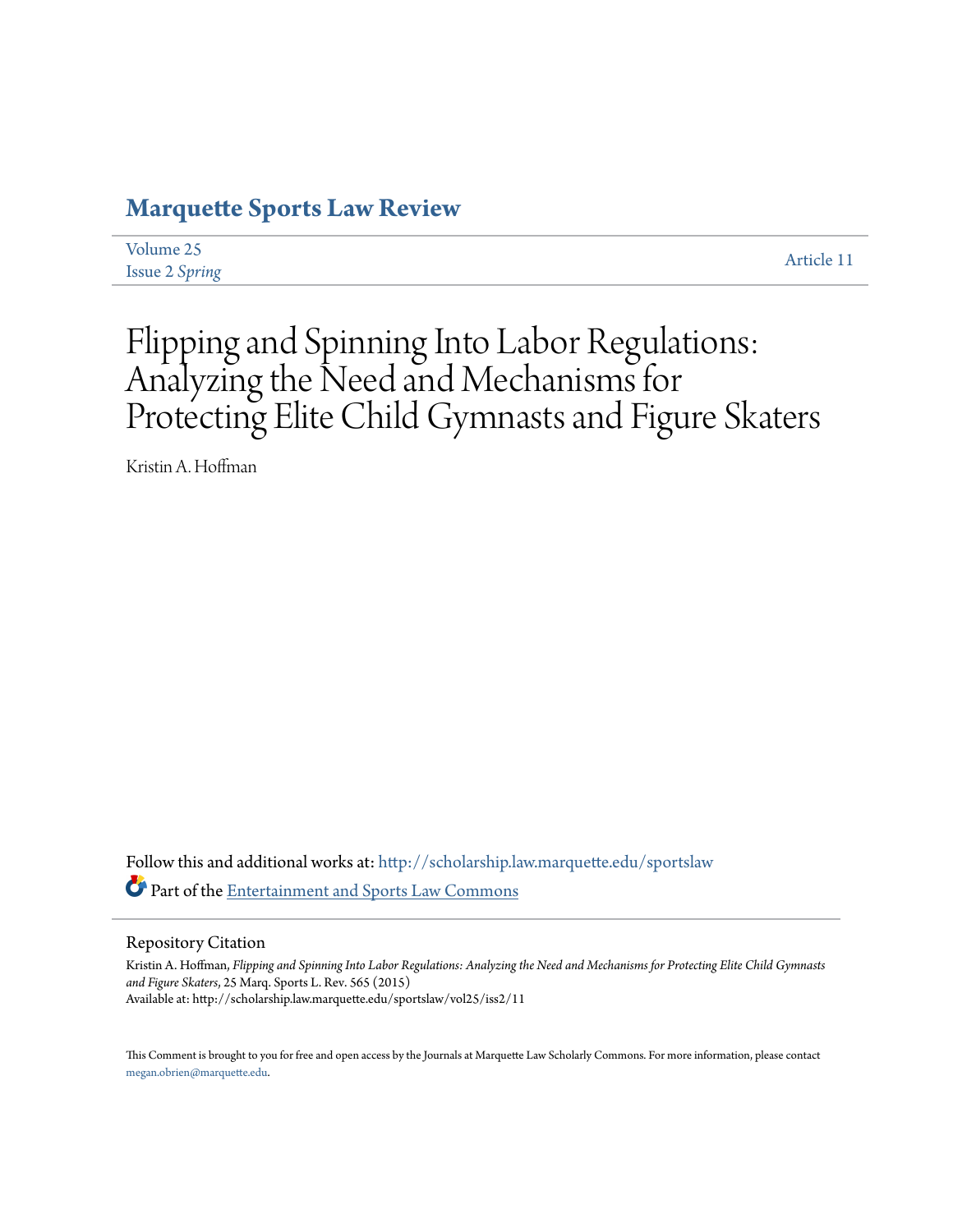# **FLIPPING AND SPINNING INTO LABOR REGULATIONS: ANALYZING THE NEED AND MECHANISMS FOR PROTECTING ELITE CHILD GYMNASTS AND FIGURE SKATERS**

#### KRISTIN A. HOFFMAN

#### I. INTRODUCTION

At the 2012 Summer Olympics, sixteen-year-old Gabrielle Douglas captivated the world as she won the individual all-around gold medal in women's gymnastics.<sup>1</sup> A decade earlier, sixteen-year-old Sarah Hughes won the gold medal in the women's figure skating long program at the 2002 Winter Olympics.<sup>2</sup> In 1998, fifteen-year-old Tara Lipinski became the youngest Olympic figure skating gold medalist.<sup>3</sup> Dominique Moceanu was only fourteen when she contributed to the USA Gymnastics<sup>4</sup> women's team's gold medal at the 1996 Summer Olympics.<sup>5</sup> Further, two of the three 2014 United States (U.S.) Figure

<sup>\*</sup> J.D., Marquette University Law School, 2015; B.A., Northern Illinois University, 2012. National Sports Law Institute's Sports Law Certificate Recipient and 2014–15 *Marquette Sports Law Review*  Articles and Research Editor. The Author would like to sincerely thank her mother, Cecelia, father, Thomas, and sister, Megan, for their love and support, as well as Professor Paul Anderson and the *Marquette Sports Law Review*'s 2013–14 and 2014–15 editorial boards for their help and contributions. The Author's own childhood gymnastics experiences inspired this Comment, particularly one vivid memory. During elementary school, the Author's pre-competition team's coach sat the team down and told the girls that they were too fat and had to stop eating junk food and drinking pop. The Author's parents immediately pulled her from this gym, which she is thankful for, and she later realized how detrimental this moment could have been in her life and how many other young girls may experience similar events. Sports can truly create life-changing experiences, most often for the better, but unfortunately, the threatening aspects that need to change must also remain highlighted.

<sup>1.</sup> Chris Greenberg, *Gabby Douglas Wins Gold in Women's Gymnastics Individual All-Around*, HUFFINGTON POST, (Aug. 2, 2012), http://www.huffingtonpost.com/2012/08/02/gabby-douglas-goldgymnastics-olympics\_n\_1733692.html.

<sup>2.</sup> Mark Starr, *Sarah-Dipity!*, NEWSWEEK, Mar. 4, 2002, at 34.

<sup>3.</sup> Nick Zaccardi, *Tara Lipinski to Judge Miss Universe*, OLYMPICTALK (Nov. 4, 2013), http://olympictalk.nbcsports.com/2013/11/04/tara-lipinski-miss-universe-judge/.

<sup>4.</sup> The United States' national governing body for gymnastics. *See About USA Gymnastics*, USA GYMNASTICS, https://usagym.org/pages/aboutus/pages/about\_usag.html (last visited May 7, 2015).

<sup>5.</sup> Kevin Cook & Richard O'Brien, *Whose Money Is It, Anyway?*, SPORTS ILLUSTRATED, Nov. 2, 1998, at 40.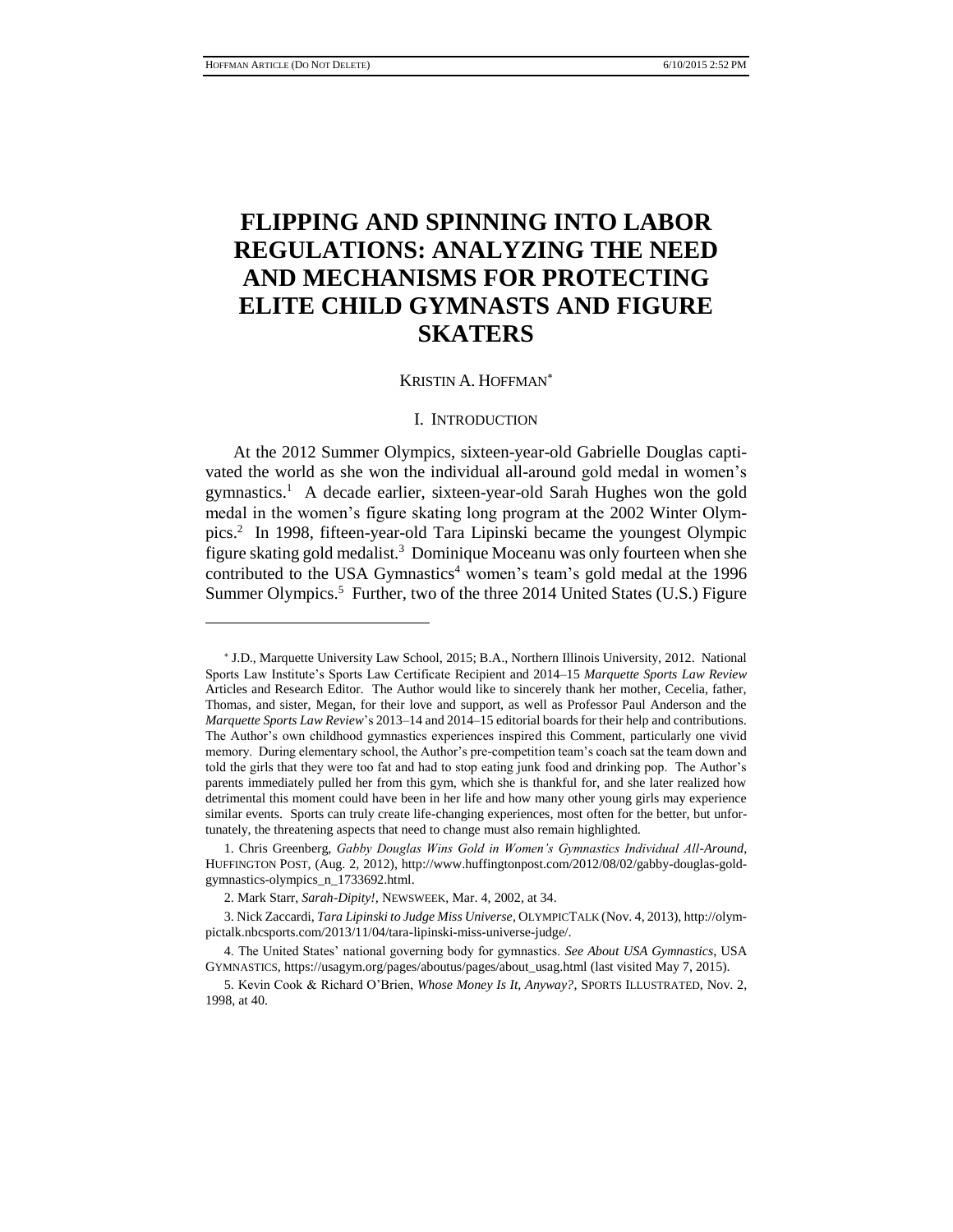Skating<sup>6</sup> Olympic women's team<sup>7</sup> members were teenagers: Gracie Gold, eighteen years old, and Polina Edmunds, fifteen years old.<sup>8</sup>

The USA Gymnastics and U.S. Figure Skating women's teams continuously select young, teenage girls for their Olympic teams.<sup>9</sup> More importantly, these elite child athletes work like traditional, adult professional athletes but are not protected in the same manner.<sup>10</sup> Their training and hours spent in the gym or rink are neither regulated nor monitored by their sports' national governing bodies (NGBs),<sup>11</sup> and they are constantly dealing with "hazardous" and dangerous conditions<sup>12</sup> as they push their bodies to their limits.

This Comment argues that elite child athletes should be protected by federal law, the rules of their respective sports' NGBs, or state law, arguing strongly for protection under federal law. Section II outlines the history and background

12. *See* Fair Labor Standards Act of 1938, 29 U.S.C. § 203(l) (2012).

<sup>6.</sup> The United States' national governing body for figure skating. *See About Us*, US FIGURE SKATING, http://www.usfsa.org/About.asp (last visited May 7, 2015).

<sup>7.</sup> *See* Press Release, U.S. Figure Skating, *U.S. Figure Skating Announces 2014 U.S. Olympic Figure Skating Team* (Jan. 12, 2014), http://www.usfsa.org/Story.asp?id=49828&type=media.

<sup>8.</sup> *See Gracie Gold*, ICENETWORK, http://web.icenetwork.com/skaters/profile/gracie\_gold (last visited May 7, 2015); *Polina Edmunds*, ICENETWORK, http://web.icenetwork.com/skaters/profile/polina\_edmunds (last visited May 7, 2015).

<sup>9.</sup> The U.S. Olympic women's gymnastics team is generally younger than the U.S. Olympic women's figure skating singles team, and gymnasts appear to suffer more from physical and mental issues (based upon what has been reported); therefore, this Comment will focus on elite child gymnasts. Also, men's bodies develop later in life, as opposed to women's bodies, which is why the men's Olympic teams tend to be comprised of older athletes as opposed to the women's teams. Rachelle Propson, Note, *A Call for Statutory Regulation of Elite Child Athletes*, 41 WAYNE L. REV. 1773, 1774 n.13 (1995); *see* Erica Siegel, Note, *When Parental Interference Goes Too Far: The Need for Adequate Protection of Child Entertainers and Athletes*, 18 CARDOZO ARTS & ENT. L.J. 427, 456 (2000). The Author recognizes that these previously cited law review comments analyzed this issue within the last two decades; however, those authors conclude differently and analyze the issue differently. Importantly, society and the athletic culture are very different now, especially in regards to collegiate athletics, and the Author reflects this in this Comment. Overall, the maintenance of the status quo of not protecting these young athletes proves that literature and ideas must still be produced to encourage action.

<sup>10.</sup> Propson, *supra* note 9, at 1782–85; *see* NFL COLLECTIVE BARGAINING AGREEMENT art. 24 § 1(d) (2011) (including practice hour limitations); Anne from Gymnastike, *Coach Mary Lee Tracy on a Typical Training Week for Her Elite Gymnasts and Prepping for Visa Championships*, GYMNASTIKE (June 22, 2011), http://www.gymnastike.org/coverage/238670-Cincinnati-Gymnastics-Academy/video/497832-Coach-Mary-Lee-Tracy-on-a-Typical-Training-Week-for-her-Elite-Gymnastsand-Prepping-for-Visa-Championships#.Uv7JYPldXng (stating that her elite gymnasts practice a minimum of thirty-three hours a week, year-round).

<sup>11.</sup> Propson, *supra* note 9, at 1774, 1785–1786, 1800 (citing RULES AND POLICIES FROM U.S.A. GYMNASTICS (1993); THE OFFICIAL UNITED STATE FIGURE SKATING ASSOCIATION RULEBOOK (1991); Telephone Interview by Rachelle Propson with Ramonna Robinson, Public Relations Coordinator, USA Gymnastics (Jan. 27, 1995)).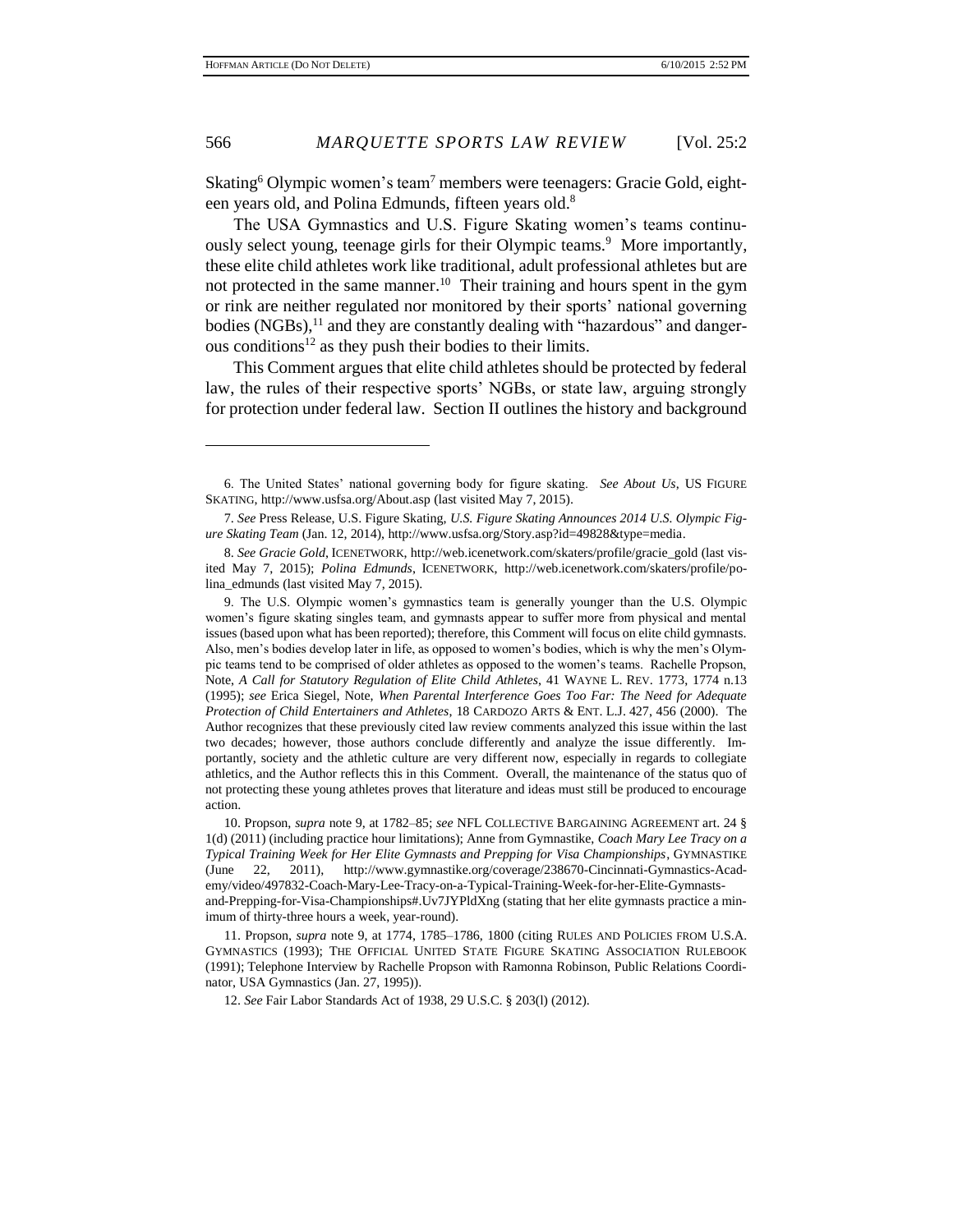of the issues that young gymnasts and figure skaters endure while training at an elite level. Section III discusses the Fair Labor Standards Act (FLSA) and select state statutes that address child labor in the entertainment industry. Section IV addresses the suggested proposals for regulating the labor of elite child athletes. Lastly, this Comment concludes that more comprehensive regulation and protection for these child athletes will most likely be successful under either the FLSA or the respective NGBs' regulations.

# II. HISTORY AND BACKGROUND

Children's work conditions and limitations were first regulated through the FLSA.<sup>13</sup> The FLSA was enacted "[t]o provide for the establishment of fair labor standards in employment in and affecting interstate commerce, and for other purposes."<sup>14</sup> Importantly, the FLSA created standards for "[o]ppressive child labor<sup>"15</sup> and includes a specific section for "[c]hild labor provisions."<sup>16</sup> While some exemptions to the FLSA exist, including an exemption for children in the entertainment industry,<sup>17</sup> elite child athletes are not recognized in any of the exemptions within the FLSA.<sup>18</sup>

At fourteen years old, Dominique Moceanu was the youngest member of the gold-medal winning U.S. women's gymnastics team at the 1996 Olympics.<sup>19</sup> Moceanu later sought emancipation from her parents, seeking full power to control her money, because her parents had been depleting her assets since the 1996 Games.<sup>20</sup> At seventeen, Moceanu sued her parents, claiming that she "ha[d]

<sup>13.</sup> *See id.* §§ 201–219; Propson, *supra* note 9, at 1788 (referencing 29 U.S.C. §212(c) (1988)).

<sup>14.</sup> U.S. WAGE AND HOUR DIV., WH PUBLICATION 1318, THE FAIR LABOR STANDARDS ACT OF 1938, AS AMENDED 1 (2011).

<sup>15.</sup> *Id.* § 203(l); Propson, *supra* note 9, at 1788 n.85 (quoting 29 U.S.C. § 203(1)) (1988)).

<sup>16. 29</sup> U.S.C. § 212.

<sup>17.</sup> *Id.* § 213(c)(3).

<sup>18.</sup> *See id.* § 213.

<sup>19.</sup> Cook & O'Brien, *supra* note 5; *see also* Siegel, *supra* note 9, at 427.

<sup>20.</sup> Cook & O'Brien, *supra* note 5; *see* Siegel, *supra* note 9, at 427, 439–40 (citing *Moceanu Breaks from Her Parents' Jurisprudence: Olympic Gymnast, 17, Petitions Court for Adulthood to Gain Control of Her Earnings*, L.A. TIMES, Oct. 22, 1998; Terri Langford, *Olympic Gymnast Sues Parents to Be Legal Adult*, NEW ORLEANS TIMES-PICAYUNE, Oct. 22, 1998, at A14; Paul Daugherty, *Check Your Child at the Door*, CINCINNATI ENQUIRER, Oct. 23, 1998, at D01; *Gymnast Split with Parents Difficult*, ARIZ. REPUBLIC, Oct. 24, 1998, at C2; Editorial, *Teen's Plea for Freedom Shows Pressures on Sports Prodigies*, SUN-SENTINEL FT. LAUDERDALE, Oct. 26, 1998, at 8A; Karen M. Thomas, *Divorcing Mom and Dad: Separation Anxiety Takes on a New Meaning When Kids Move Legally to Break Free from Their Folks*, DALL. MORNING NEWS, Nov. 4, 1998; *Balance of Power: Dominique Moceanu Talks About Wanting Emancipation from Her Parents* (NBC television broadcast Oct. 26, 1998)).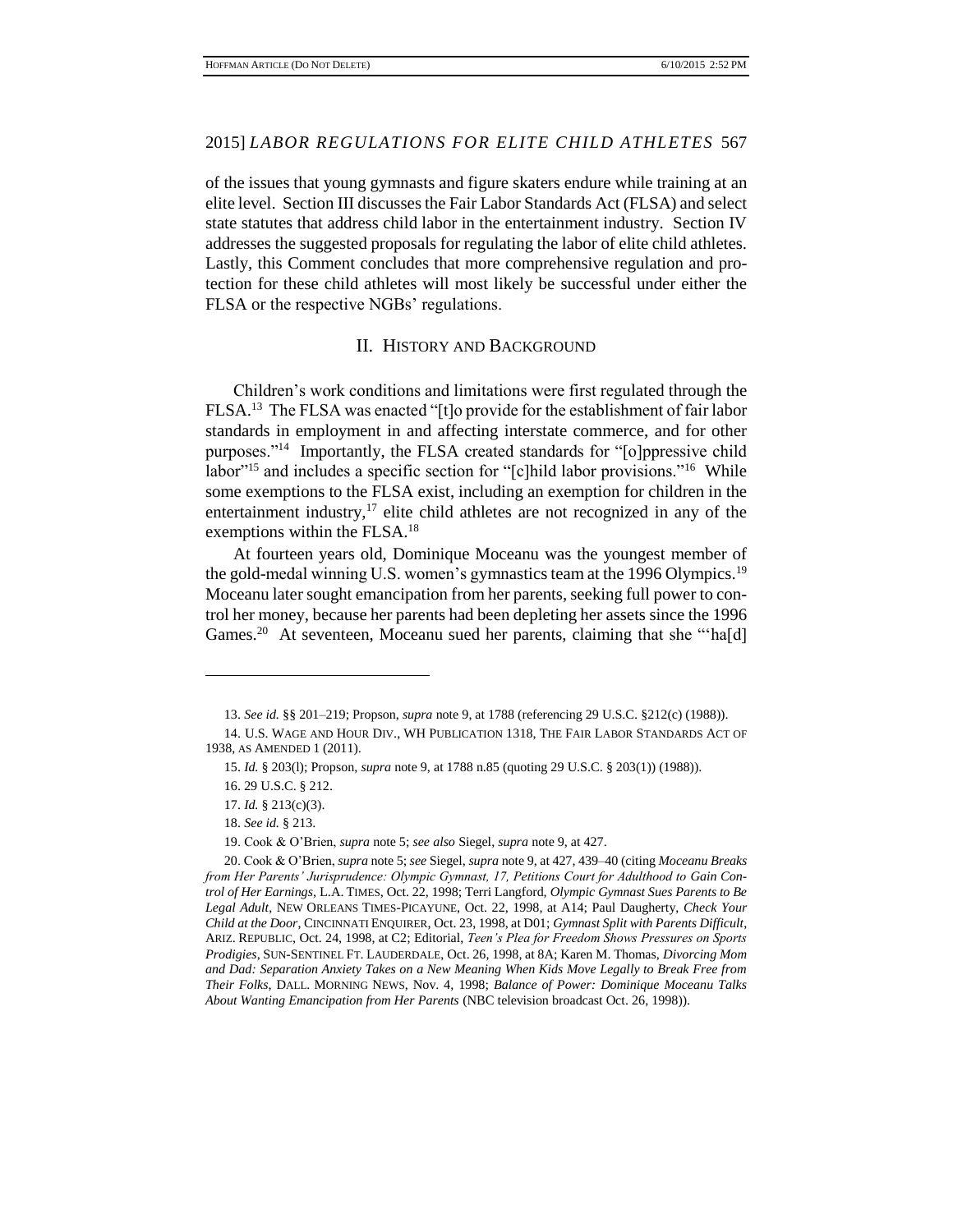reason to believe that her father ha[d] mismanaged millions of dollars she earned from endorsements, exhibition tours and other work, including an autobiography. . . ," and that "[a] trust fund established in her name 'is, for all practical purposes, broke.'"<sup>21</sup> Moceanu and her parents eventually settled and agreed that she would receive legal and financial independence.<sup>22</sup>

Elite child athletes continue to experience economic threats, such as those Moceanu endured, but they also experience other serious issues: namely, physical, mental, and social harms. $^{23}$  The proof is in the history of gymnastics and figure skating; many of these children often work under extreme conditions and are not protected from intense labor.

# *A. Corruption of the Body*

In an almost whistle-blowing manner, a book written in the 1990s analyzed the severe physical issues plaguing young elite female gymnasts and figure skaters.<sup>24</sup> Young athletes are belittled by their coaches and sometimes even by officials,  $25$  who try to convince the girls to find a way to suppress their pain to

23. *See* Propson, *supra* note 9, at 1776.

<sup>21.</sup> Cook & O'Brien, *supra* note 5. In November 1997, Moceanu met with a Dallas lawyer to discuss setting up a trust fund for her recent \$173,000 check that she received from her gymnastics exhibition tour, but upon hearing of this plan, Moceanu's father drove to Dallas and took the check and his daughter back to Houston. Jodie Morse & Deborah Fowler, *Vaulting into Discord*, TIME, Nov. 2, 1998, at 80. Moceanu stated in her complaint that her father had been using and wasting her money since she turned professional at ten years old. *Olympic Gymnast, 17, Sues to be Free of Her Parents*, CHI. TRIB. (Oct. 21, 1998), http://articles.chicagotribune.com/1998-10- 21/news/9810220149\_1\_dominique-moceanu-dumitru-moceanu-parents; *see also* Siegel, *supra* note 9, at 427, 440 (citing *Balance of Power: Dominique Moceanu Talks About Wanting Emancipation from Her Parents*, *supra* note 20; *Gymnast Split with Parents Difficult*, ARIZ. REPUBLIC, Oct. 24, 1998, at C2; Langford, *supra* note 20, at A14; *Moceanu Breaks from Her Parents' Jurisprudence: Olympic Gymnast, 17, Petitions Court for Adulthood to Gain Control of Her Earnings*, *supra* note 20; *Teen's Plea for Freedom Shows Pressures on Sports Prodigies*, *supra* note 20, at 8A; Thomas, *supra* note 20).

<sup>22.</sup> *Moceanu, Parents Settle*, CHI. TRIB. (Oct. 28, 1998), http://articles.chicagotribune.com/1998- 10-28/sports/9810280253\_1\_dominique-moceanu-financial-independence-parents. In addition to Moceanu's emancipation, Mary Lou Retton, the first American female gymnast to win an Olympic gold all-around medal, and Shannon Miller, a two-time Olympic Women's Gymnastics team member in the 1990s, were both granted emancipation from their parents based on arguments over the girls' earnings. PAULO DAVID, HUMAN RIGHTS IN YOUTH SPORT: A CRITICAL REVIEW OF CHILDREN'S RIGHTS IN COMPETITIVE SPORTS 139 (Mike McNamee & Jim Parry eds., 2005).

<sup>24.</sup> *Id.* at 1774 n.13*;see* JOAN RYAN, LITTLE GIRLS IN PRETTY BOXES: THE MAKING AND BREAKING OF ELITE GYMNASTS AND FIGURE SKATERS 23 (1995).

<sup>25.</sup> *See* Propson, *supra* note 9, at 1787–88 (citations omitted). The day before America's top gymnast Brandy Johnson left for the 1989 World Championships, she injured her foot, which affected her performance at the practices leading up to the Championships. RYAN, *supra* note 24, at 38–39. The officials select the order that the gymnasts will perform based on their performances at the practices, and the gymnasts want to perform last—the most coveted spot. *Id.* Johnson was in so much pain that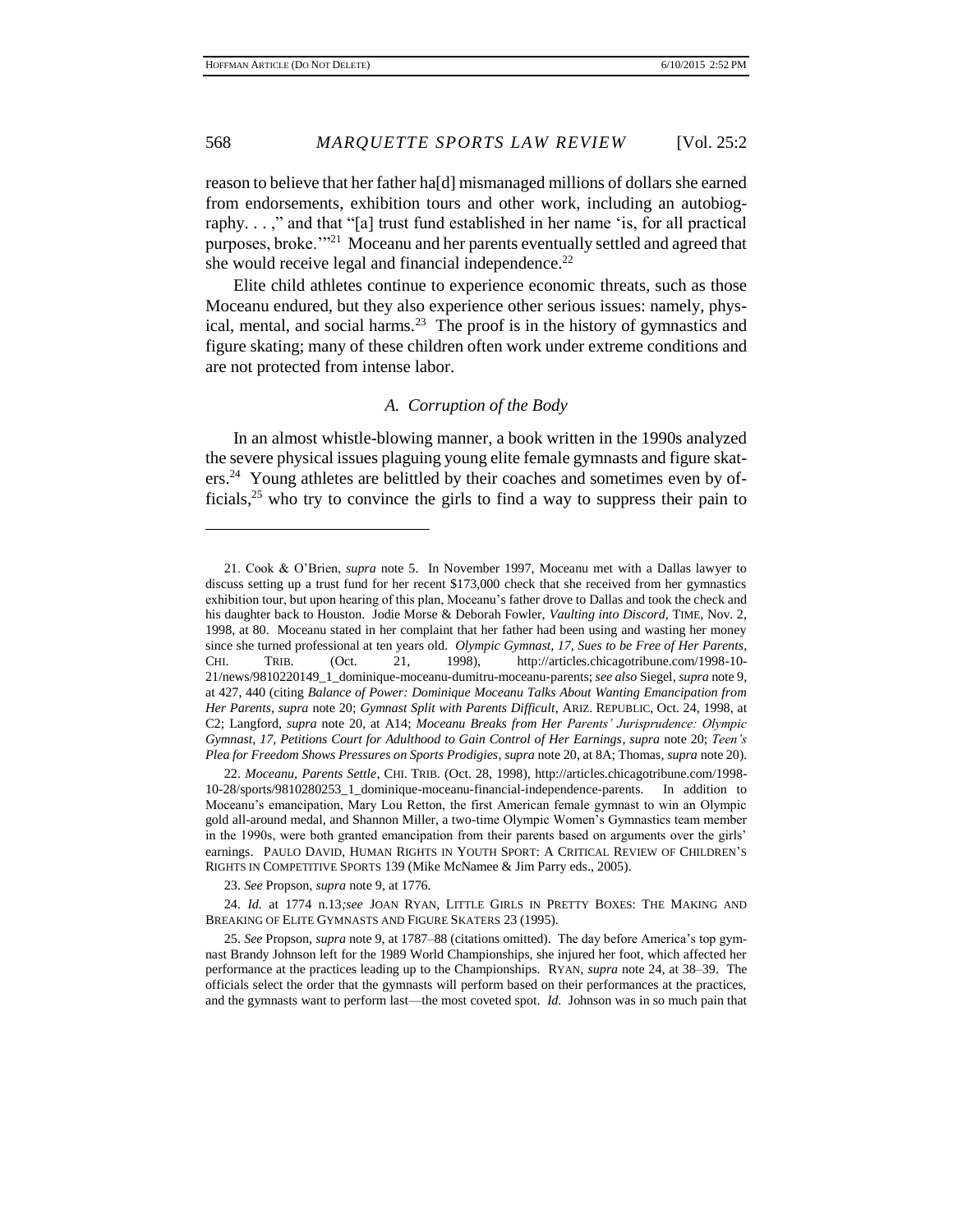practice and compete.<sup>26</sup> Ibuprofen is routinely taken, with some girls taking six to eight pills daily during workouts, $^{27}$  and some girls even refuse casts for injuries, <sup>28</sup> all because "[i]t [is] just like, either you are paralyzed and you can't move, or you train."<sup>29</sup> While abusing ibuprofen and refusing casts are extreme examples of the culture of elite gymnastics, young gymnasts have suffered from even worse.

Russian gymnast Elena Moukina became a paraplegic after attempting a tumbling trick that she knew she was unprepared to complete, but she refrained from saying anything to her coach.<sup>30</sup> American gymnast Julissa Gomez also became a paraplegic after attempting a similar tumbling trick.<sup>31</sup> After her accident, Moukina stated in an interview that "[i]t is . . . eas[y] to work with small, mute creatures who look at a coach as an idol and perform everything without ever talking back."<sup>32</sup> While children should certainly respect authority, this obedience and constant training should not rise to the detriment of children's health.<sup>33</sup> In gymnastics, children are more than willing to push their bodies beyond their limits.<sup>34</sup> In some cases, this mentality has led to severe disabilities and, in other cases, it has stunted the development of these young girls' bodies.<sup>35</sup>

Elite child athletes generally experience health problems unlike average children.<sup>36</sup> An Oregon State University study surveyed college gymnasts and

29. RYAN, *supra* note 24, at 35 (quoting Okino about training as an elite gymnast).

30. *Id.* at 24.

 $\overline{a}$ 

31. *Id.* at 49–50. Gomez was performing a sequence on the vault when she suffered her life-altering injury. *Id.* at 49.

32. *Id.* at 24.

35. *See infra* notes 36–38.

36. Jane E. Brody, *Personal Health; Effects of Exercise on Menstruation*, N.Y. TIMES (Sept. 1,

she did not want to compete, but the officials told her that she had to perform. *Id.* at 39.

<sup>26.</sup> RYAN, *supra* note 24, at 23, 35–36, 40; Propson, *supra* note 9, at 1776.

<sup>27.</sup> Elizabeth Traylor, an eleven-year-old gymnast training with the renowned coach Béla Károlyi in Houston, Texas, routinely took this amount of Advil, as well as sprayed her knees with an anesthetic to dull the pain. RYAN, *supra* note 24, at 40.

<sup>28.</sup> Betty Okino, a member of the 1992 American gymnastics team, refused casts, competed with multiple stress fractures, and even had a tendon reattached to her knee to compete. *Id.* at 35–36; *see also* Siegel, *supra* note 9, at 458.

<sup>33.</sup> *See generally* John P. DiFiori et al., *Overuse Injuries and Burnout in Youth Sports: A Position Statement from the American Medical Society for Sports Medicine*, 24 CLINICAL J. SPORTS MED. 3, 16 (2014); Kevin Young & Philip White, *Sport, Physical Danger, and Injury: The Experiences of Elite Women Athletes*, 19 J. SPORT & SOC. ISSUES 45, 51–53 (1995).

<sup>34.</sup> *See generally* AMERICAN ORTHOPEDIC SOCIETY FOR SPORTS MEDICINE, SPORTS TIPS: GYMNASTICS INJURIES (2010), *available at* http://www.stopsportsinjuries.org/files/pdf/AOSSM\_Gymnastics.pdf; *Youth Gymnastics Injuries*, UMPC, http://www.upmc.com/services/sports-medicine/my-sport/pages/gymnastics.aspx (last visited May 7, 2015).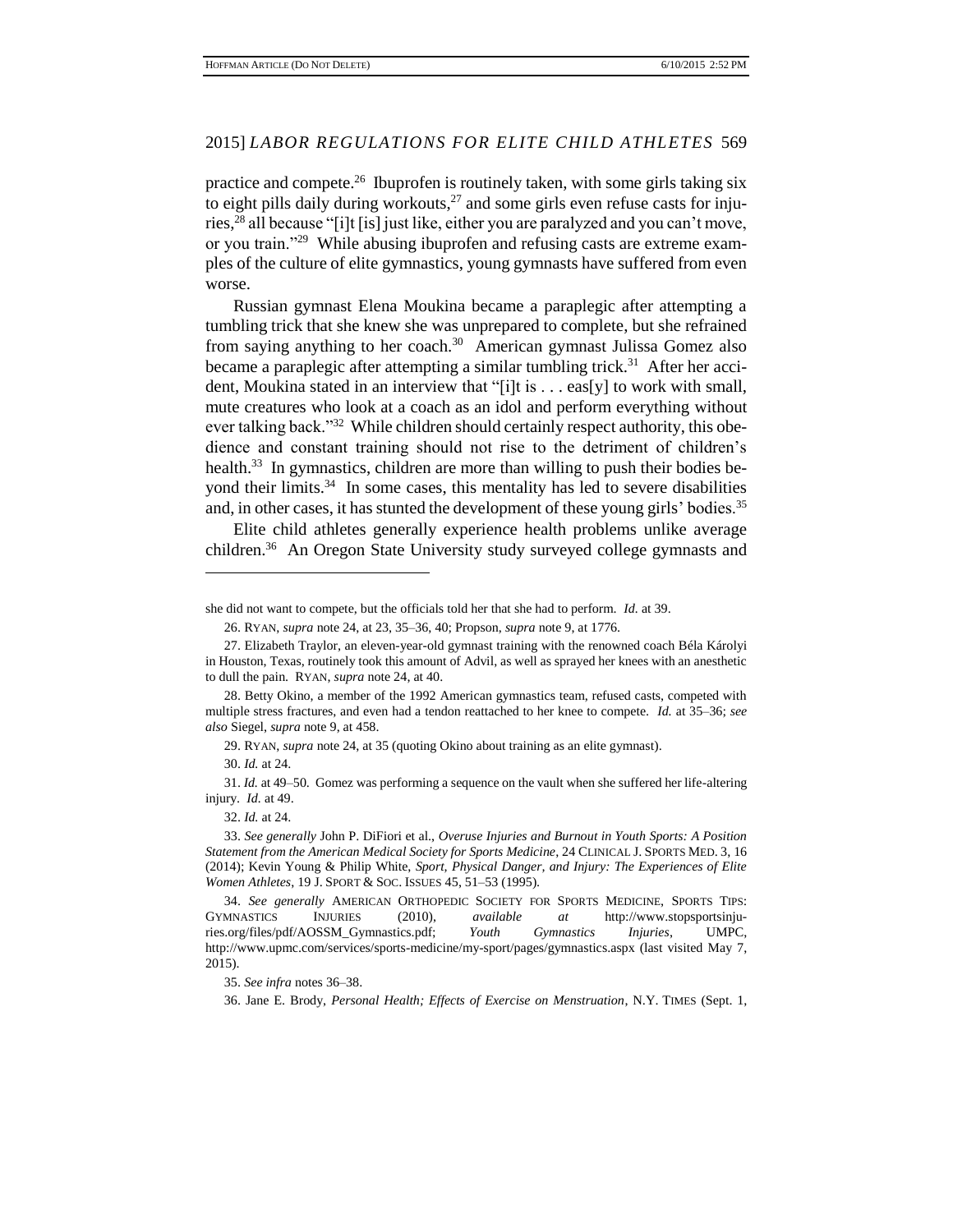revealed that college gymnasts begin menstruating at sixteen, while girls generally begin menstruating at thirteen.<sup>37</sup> Sports that focus on the leanness of their athletes (e.g., gymnastics and figure skating) "are more likely to have a high percentage of [their] athletes" experience delayed menstruation or even menstrual disorders.<sup>38</sup> Corruption of the body has, thus, taken place.

# *B. Corruption of the Soul*

In sports where the athletes' clothing is limited, it should be no surprise that the athletes who participate worry about their weight and how they look in their leotards and costumes, and that this self-consciousness may gradually lead to eating disorders.<sup>39</sup> The uniforms, the unique skill sets required to compete, and the girls' race against time to become successful before their bodies fully develop can lead to unhealthy eating habits and intense training regimes.<sup>40</sup> The cultural phenomenon to be thin has not only increased the percentage of eating disorders among the general female population, but it also affects female athletes more frequently than their non-athlete female counterparts.<sup>41</sup>

*Anorexia Nervosa* (*Anorexia*) is an eating disorder that results in a person taking measures to modify, distort, and control her appetite to the point that, when severe enough, her appetite may be severely diminished.<sup>42</sup> Persons with Anorexia starve themselves, which can eventually lead to death.<sup>43</sup> Bulimia Ner*vosa* (*Bulimia*) is an eating disorder that occurs when a person practices binge

40. *See generally infra* note 47.

<sup>1982),</sup> http://www.nytimes.com/1982/09/01/garden/personal-health-effects-of-exercise-on-menstruation.html?pagewanted=1 (explaining the effect of vigorous athletic training on girls' menstruation cycles).

<sup>37.</sup> RYAN, *supra* note 24, at 44.

<sup>38.</sup> CONSTANCE M. LEBRUN, MENSTRUAL CYCLE DYSFUNCTION 2, (n.d.), *available at*, http://www.acsm.org/docs/current-comments/menstrualcycledysfunction.pdf; *see also* Brody, *supra*  note 36 (explaining that figure skaters and gymnasts often experience exercise-induced delayed menstruation or menstrual irregularity due to the nature of their vigorous training).

<sup>39.</sup> Propson, *supra* note 9, at 1773, 1776–82; *see also* Margaret Renkl, *The Scary Trend of Tweens with Anorexia*, CNN (2011), http://www.cnn.com/2011/HEALTH/08/08/tweens.anorexia.parenting/ (last visited May 7, 2015). *See generally* Jorunn Sundgot-Borgen, *Risk and Trigger Factors for the Development of Eating Disorders in Female Elite Athletes*, 26 MED. SCI. SPORTS EXERCISE 414, 414 (1994), *available at* http://general.utpb.edu/fac/eldridge\_j/kine6362/Readings/Unit5\_2.pdf.

<sup>41.</sup> *See* Virginia G. Overdorf, *Eating Related Problems in Female Athletes*, *in* EATING DISORDERS AMONG ATHLETES: THEORIES, ISSUES AND RESEARCH, 67, 69 (David R. Black ed., 1991); *see also* Propson, *supra* note 9, at 1776–77, 1780.

<sup>42.</sup> Barton J. Blinder & Karin H. Chao, *Eating Disorders: A Historical Perspective*, *in*  UNDERSTANDING EATING DISORDERS: ANOREXIA NERVOSA, BULIMIA NERVOSA, AND OBESITY 3, 3 (LeeAnn Alexander-Mott & D. Barry Lumsden eds., 1994).

<sup>43.</sup> *Id.*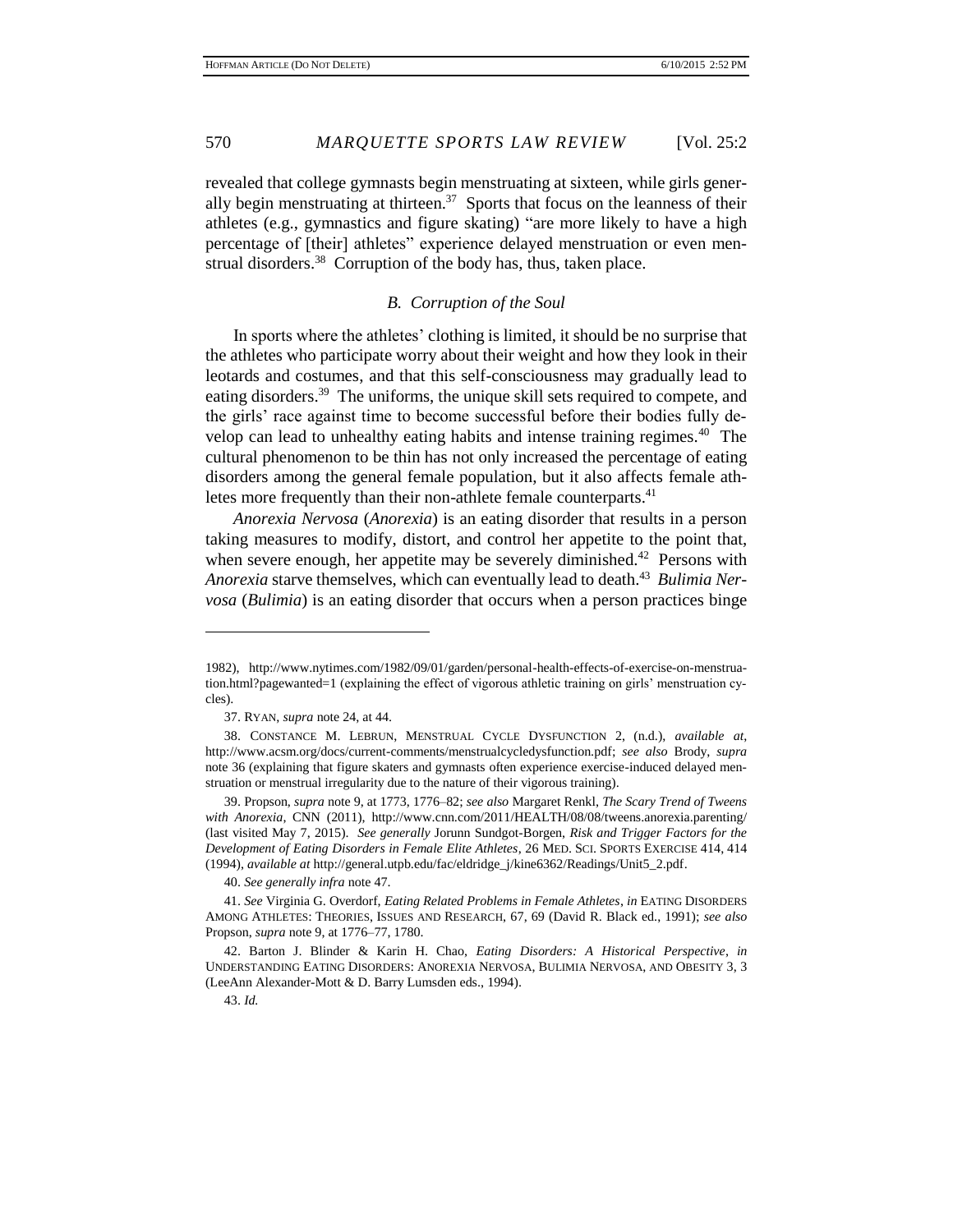eating—uncontrollable and repetitive overeating—followed by purging of any consumed food.<sup>44</sup> Persons with *Bulimia* typically purge through self-induced vomiting or the use of laxatives to remove any consumed food.<sup>45</sup>

Both *Anorexia* and *Bulimia* typically affect females in their pre-teen, teenage, and young adult years.<sup>46</sup> These eating disorders are more prevalent among female athletes involved in sports in which light weight or small body size is required for athletic success, and when aesthetic ideals of beauty and thinness apply more than in other female sports where bigger and stronger athletes are desired for athletic success. 47

As previously mentioned, elite athletes aim to please their coaches and are often afraid to speak up if they are injured or uncomfortable about practicing a skill.<sup>48</sup> These mentalities, combined with a pressure to look good in skimpy leotards and costumes, create an atmosphere for eating disorders.<sup>49</sup> One gymnast dying of an eating disorder stated that "'[i]n gymnastics, they're always telling you, "Don't eat that, don't eat that." Pretty soon you become so paranoid that everyone is watching what you eat, and you feel everything is bad. You felt like you were really, really doing something wrong if you ate."<sup>50</sup> The stories surrounding many of the gymnasts included in Ryan's book are graphic and

 $\overline{a}$ 

48. *See supra* notes 27–29; Propson, *supra* note 9, at 1776, 1781.

49. Propson, *supra* note 9, at 1777, 1781; Lori Van Lonkhuyzen, *Female Gymnasts Prone to Eating Disorders*, BALT. SUN (July 29, 1994), http://articles.baltimoresun.com/1994-07- 29/sports/1994210028\_1\_eating-disorders-anorexia-persons-with-eating.

<sup>44.</sup> *Id.* at 16.

<sup>45.</sup> *Id.*

<sup>46.</sup> *See id.* at 3, 16.

<sup>47.</sup> Propson, *supra* note 9, at 1777, 1781; *see also* Barbara Bickford, *The Legal Duty of a College Athletics Department to Athletes with Eating Disorders: A Risk Management Perspective*, 10 MARQ. SPORTS L. J. 87, 87–88 (1999) (citing Andrew A. Skolnick, *"Female Athlete Triad" Risk for Women*, 270 JAMA 921 (1993); Sharon R. Guthrie, *Prevalence of Eating Disorders Among Intercollegiate Athletes: Contributing Factors and Preventative Measures*, *in* EATING DISORDERS AMONG ATHLETES: THEORIES, ISSUES AND RESEARCH, 43, 55 (David R. Black ed., 1991); Lionel W. Rosen & David O. Hough, *Pathogenic Weight Control Behaviors of Female College Gymnasts*, 16 PHYSICIAN & SPORTSMED. 141, 146 (Sept. 1988); Jack L. Katz, *Long-Distance Running, Anorexia Nervosa and Bulimia: A Report of Two Cases*, 27 COMPREHENSIVE PSYCHIATRY 74, 78 (1986); Suzanne Nelson Steen & Shortie McKinney, *Nutrition Assessment of College Wrestlers*, 14 PHYSICIAN & SPORTSMED. 100, 116 (Nov. 1986); James A. Blumenthal et al., *Is Running an Analogue of Anorexia Nervosa?*, 252 JAMA 520, 523 (1984)).

<sup>50.</sup> RYAN, *supra* note 24, at 93. Christy Henrich died once her weight dropped below fifty pounds and her organs could no longer function. *Id.* at 94; Propson, *supra* note 9, at 1773 (citing Eve Ellis, *Girls Dying for Success*, NEWSDAY, Aug. 7, 1994, at 18); *see also* Merrell Noden, *Dying to Win: For Many Women Athletes, the Toughest Foe is Anorexia; Gymnast Christy Henrich Lost Her Battle*, SPORTS ILLUSTRATED (Aug. 8, 1994), http://www.si.com/vault/1994/08/08/131742/dying-to-win-formany-women-athletes-the-toughest-foe-is-anorexia-gymnist-christy-henrich-lost-her-battle.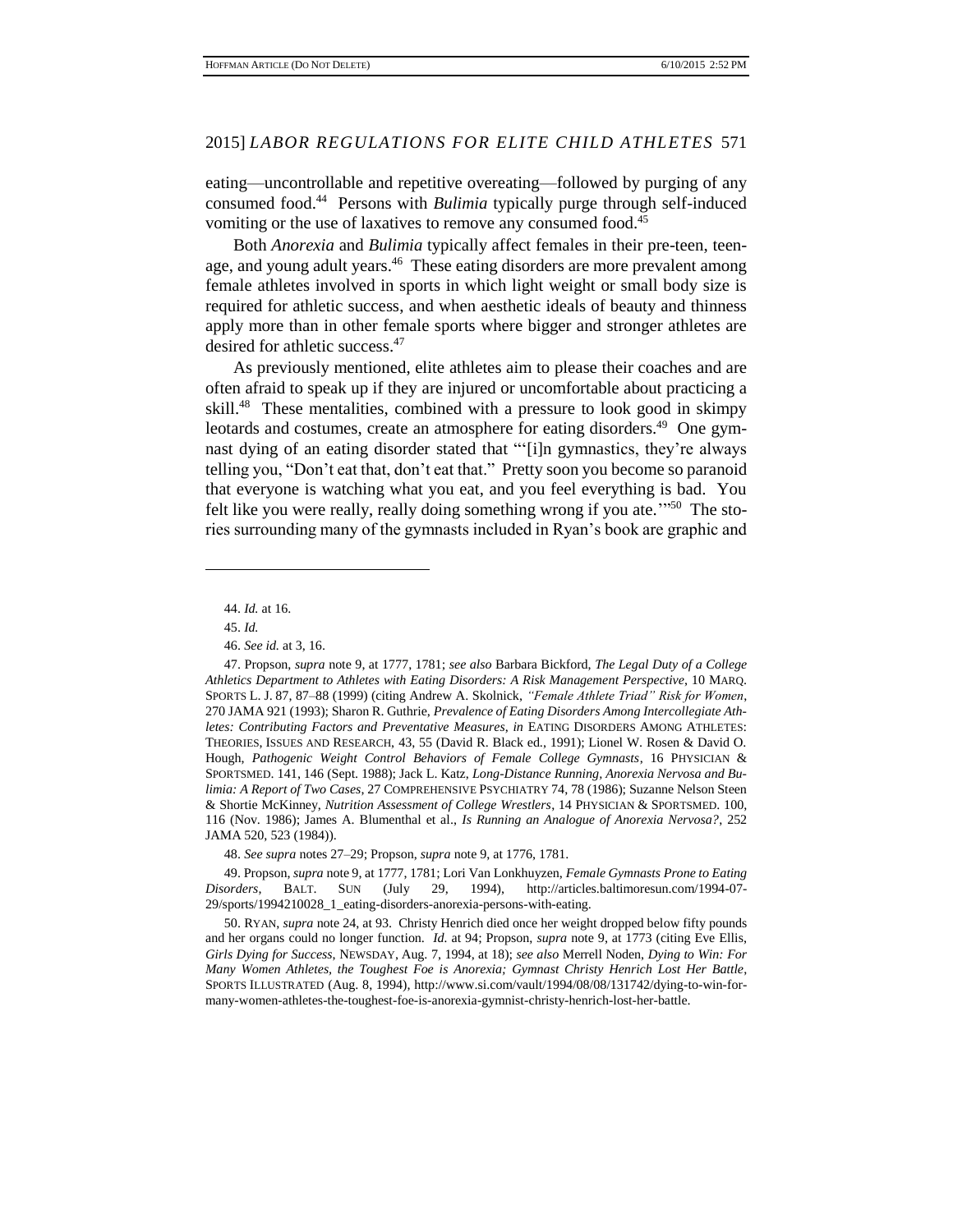difficult to read, as she details the limited food these young girls were provided on competition trips and how they would often seek out gymnasts from the boys' teams or possibly sympathetic trainers to sneak them food.<sup>51</sup>

All the while, coaches speak negatively towards these young girls, eating away any remaining self-esteem or body confidence.<sup>52</sup> Béla Károlyi, the former Romanian women's gymnastics national team coach who immigrated to the U.S. in the 1980s to coach gymnastics, had an incredible reputation for his ability to develop champions. 53 However, while coaching his young gymnasts he also used scare tactics such as name calling, calling them "pregnant spider," "a pumpkin or a butterball," "tank," and "pregnant goat."<sup>54</sup> Károlyi and the culture surrounding gymnastics and figure skating easily and often can corrupt the young athletes' souls.

# *C. Quasi-Militant Training Leading to Irregular Schooling of Elite Child Athletes*

At Károlyi's gym in Houston, he selected a special elite team to train for the Olympics, and these girls trained forty-six hours a week and were given only Sundays off, three days off around Christmas, and one day off for the Fourth of July.<sup>55</sup> At another gym across the country, Christy Henrich, the previously mentioned gymnast who died from eating disorder complications, trained from six until nine in the morning and then again from two-thirty until nine at night,<sup>56</sup> while gymnast Kristie Phillips trained for four hours a day before she even turned five. 57

The training hours are intense and sometimes extreme, as Coach Mary Lee Tracy<sup>58</sup> has indicated that her elite gymnasts practice a minimum of thirty-three

<sup>51.</sup> RYAN, *supra* note 24, at 70–71.

<sup>52.</sup> *See infra* note 54; Propson, *supra* note 9, at 1776 (citing RYAN, *supra* note 24, at 141–71, 197– 238).

<sup>53.</sup> Alex Hannaford, *Béla Károlyi: The Somersault Svengali*, TELEGRAPH (Mar. 27, 2012), http://www.telegraph.co.uk/sport/olympics/gymnastics/9160224/Bela-Karolyi-The-somersault-svengali.html.

<sup>54.</sup> RYAN, *supra* note 24, at 74.

<sup>55.</sup> *Id.* at 20–21.

<sup>56.</sup> *Id.* at 56; Propson, *supra* note 9, at 1773 (referencing Ellis, *supra* note 50, at 18).

<sup>57.</sup> RYAN, *supra* note 24, at 110.

<sup>58.</sup> Coach Mary Lee Tracy is the President and Head Coach at Cincinnati Gymnastics Academy. *About Mary Lee Tracy*, CINCINNATI GYMNASTICS, http://cincinnatigymnastics.com/about/about-marylee-tracy/ (last visited May 7, 2015). Tracy is a USA Olympic Coach, and she has been inducted into the USA Gymnastics Hall of Fame. *Id.* Tracy has coached Olympic team members and many other national team members throughout her coaching career. *Id.*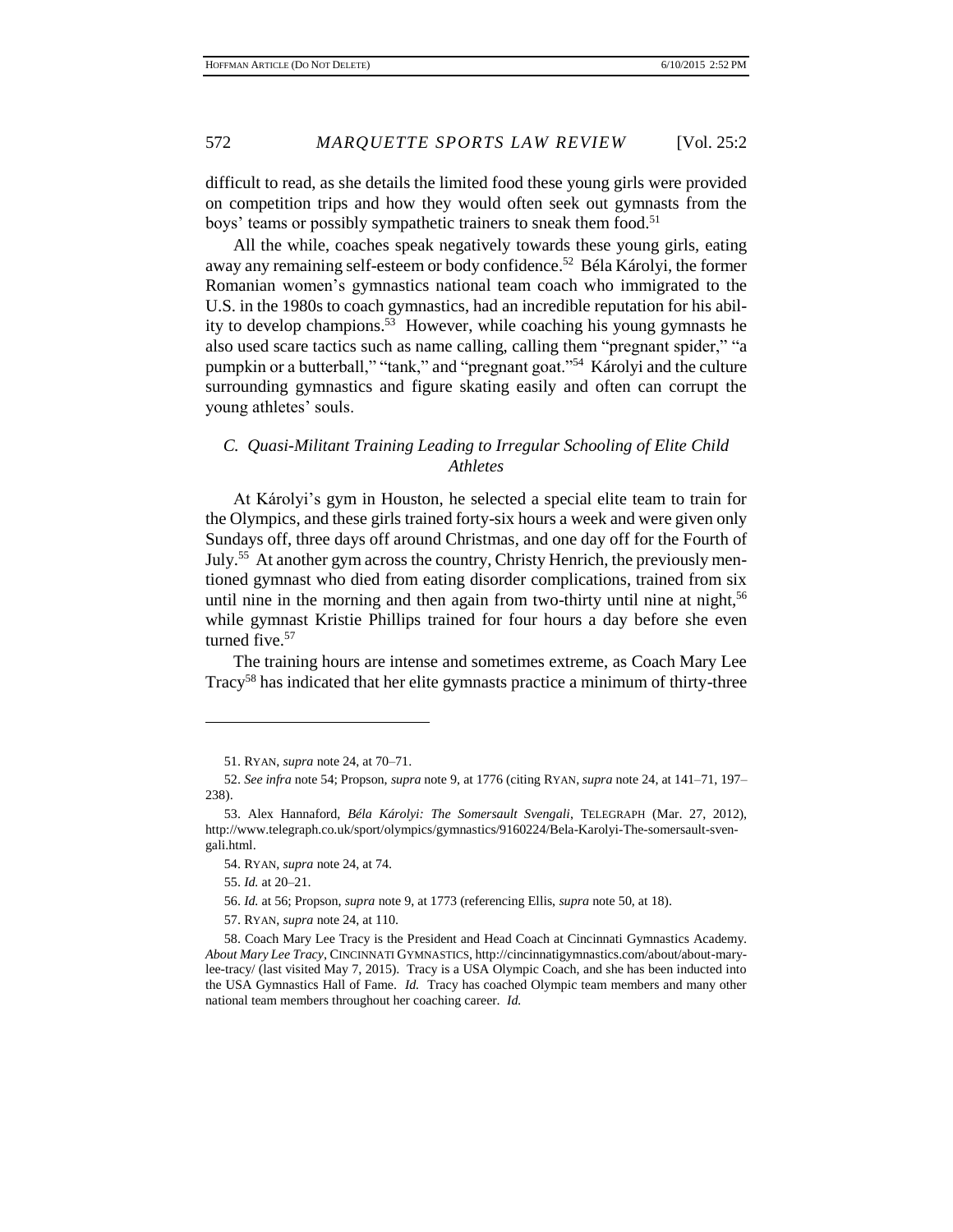hours a week, every week during the year.<sup>59</sup> Based on the training regime that Coach Tracy describes, it is apparent that her athletes must drop out of school in favor of correspondence courses, tutoring, or attending only a few hours of school a day.<sup>60</sup> The FLSA was partially enacted to protect children's<sup>61</sup> rights to an education and to help prevent them from dropping out to work.<sup>62</sup> Elite child gymnasts and figure skaters need protection to prevent them from choosing work over education, and the current legal system and Olympic governance simply is not delivering adequate protection for these children.

#### III. PRIOR LEGAL HISTORY

The young elite athletes who are making significant earnings may be subjected to negative parental control, while their counterparts in entertainment are seemingly better protected. $63$  Even though the current state laws (specifically those of California and New York) that protect child entertainers include some limited language protecting child athletes, these children are not adequately protected because the statutes primarily focus on the entertainment industry and not on the athletic industry.<sup>64</sup> Adequate protections are also missing under the FLSA, and a brief legal history of both the FLSA and a few state laws presents some of the problems that elite child athletes face under the current law.

#### *A. The FLSA of 1938*

The federal government enacted the FLSA to maintain and regulate minimum standards for the health and well-being of employees engaged in commerce.<sup>65</sup> This federal statute protects only those who are "employees" as defined by the FLSA.<sup>66</sup> An employee, generally, is one who is employed by an

<sup>59.</sup> Anne from Gymnastike, *supra* note 10.

<sup>60.</sup> Tracy's athletes train from 8:30 AM until 12:30 PM and from 2:00 PM until 4:00 PM on Mondays, Wednesdays, and Fridays. *Id.* In between the two sessions, Tracy indicates that the athletes will typically eat lunch and complete any necessary therapy to rehabilitate their bodies. *Id.* Tracy's athletes train from 7:00 AM until 12:00 PM on Tuesdays, Thursdays, and Saturdays. *Id.* Other sessions throughout the week include dance training, conditioning, and time for sports psychology. *Id.*

<sup>61.</sup> Children indeed: Coach Tracy indicates that during the sports psychology sessions, her athletes "love when I have a craft. They love when they get to color." *Id.*

<sup>62.</sup> *See infra* notes 72–73.

<sup>63.</sup> *Child Entertainment Laws as of January 1, 2015*, U.S. DEP'T LAB. WAGE & HOUR DIVISION, http://www.dol.gov/whd/state/childentertain.htm (last revised Dec. 2014).

<sup>64.</sup> *See* CAL. FAM. CODE § 771(b) (West 2014) [hereinafter FAM. CODE]; N.Y. ARTS & CULT. AFF. LAW § 35.03 (Consol. 2014) [hereinafter ARTS & CULT. AFF.].

<sup>65. 29</sup> U.S.C. § 202 (2012).

<sup>66.</sup> *Id.* § 203(e)(1).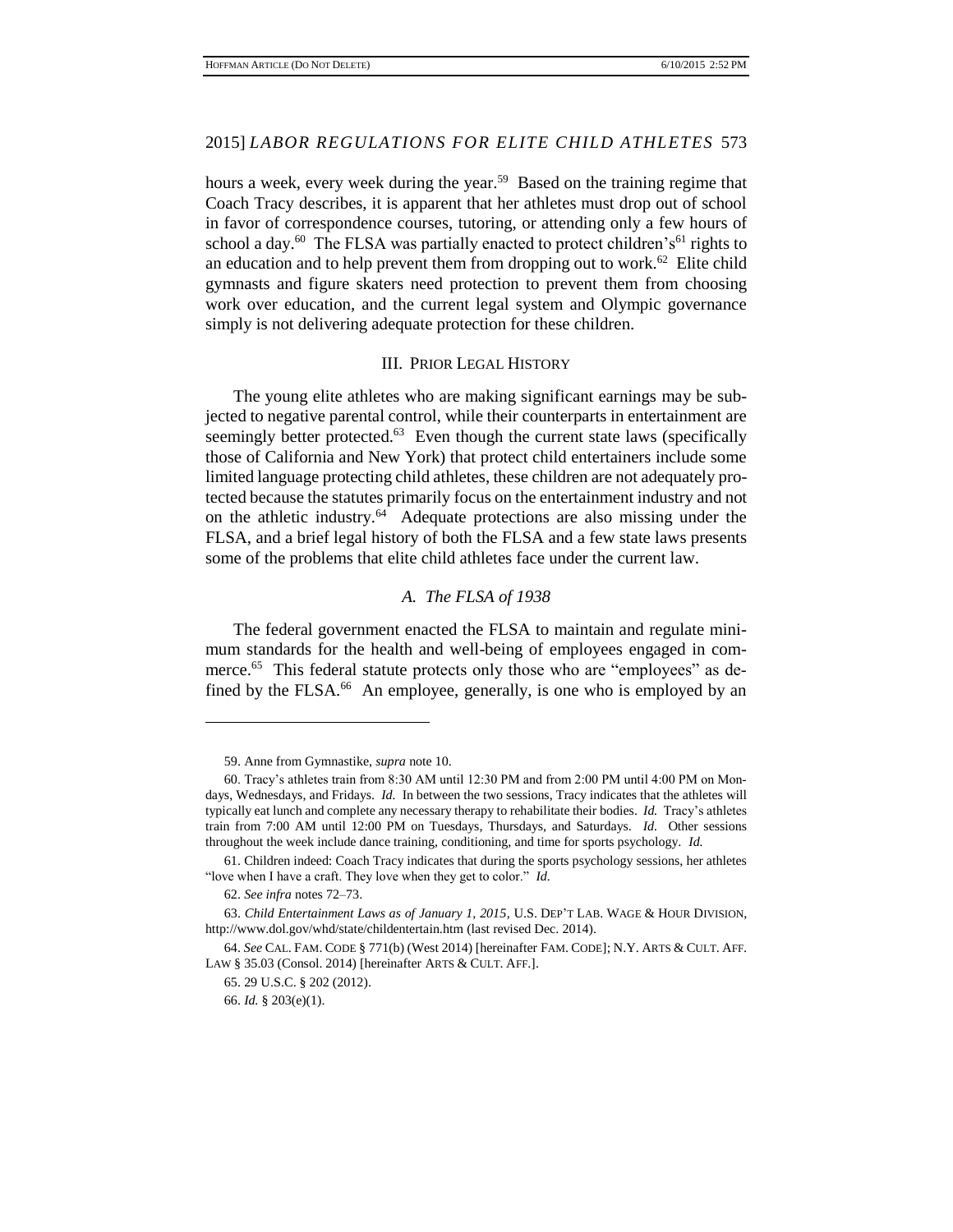employer.<sup>67</sup> "Employ" refers "to suffer[ing] or permit[ting] to work."<sup>68</sup>

The FLSA also created the first standard for the minimum wage rate that employers shall pay their employees.<sup>69</sup> To combat the problem of overworking employees, the FLSA also established the maximum hours (forty) that an employee could work during the week when engaged in interstate commerce, unless the employer compensated the employee no "less than one and one-half times [an employee's] regular [hourly] rate."<sup>70</sup>

The FLSA states that employers shall not use "any oppressive child labor in commerce  $\dots$  or in any enterprise engaged in commerce.<sup>"71</sup> "Oppressive" child labor" for children between sixteen and eighteen is defined as a condition of employment of which

> any employee under the age of sixteen years is employed by an employer (other than a parent . . .) in any occupation, or . . . [of which] any employee between the ages of sixteen and eighteen years is employed by an employer in any occupation which the Secretary of Labor shall find and by order declare to be particularly hazardous . . . or detrimental to their health or well-being . . . . 72

In regards to oppressive child labor for children between fourteen and sixteen,

[t]he Secretary of Labor shall provide . . . that the employment of employees between theages of fourteen and sixteen years in occupations other than manufacturing and mining shall not be

 $\overline{a}$ 

71. *Id.* § 212(c). "'Commerce' means trade, commerce, transportation, transmission, or communication among the several States or between any State and any place outside thereof." *Id.* § 203(b).

> "Enterprise engaged in commerce . . ." means an enterprise that . . . has employees engaged in commerce or in the production of goods for commerce, or that has employees handling, selling, or otherwise working on goods or materials that have been moved in or produced for commerce by any person; and . . . is an enterprise whose annual gross volume of sales made or business done is not less than \$500,000 . . . .

*Id.* § 203(s)(1).

72. *Id.* § 203(l)(1)–(2).

<sup>67.</sup> *Id.*

<sup>68.</sup> *Id.* § 203(g).

<sup>69.</sup> *See id.* § 206(a).

<sup>70.</sup> *Id.* § 207(a)(1).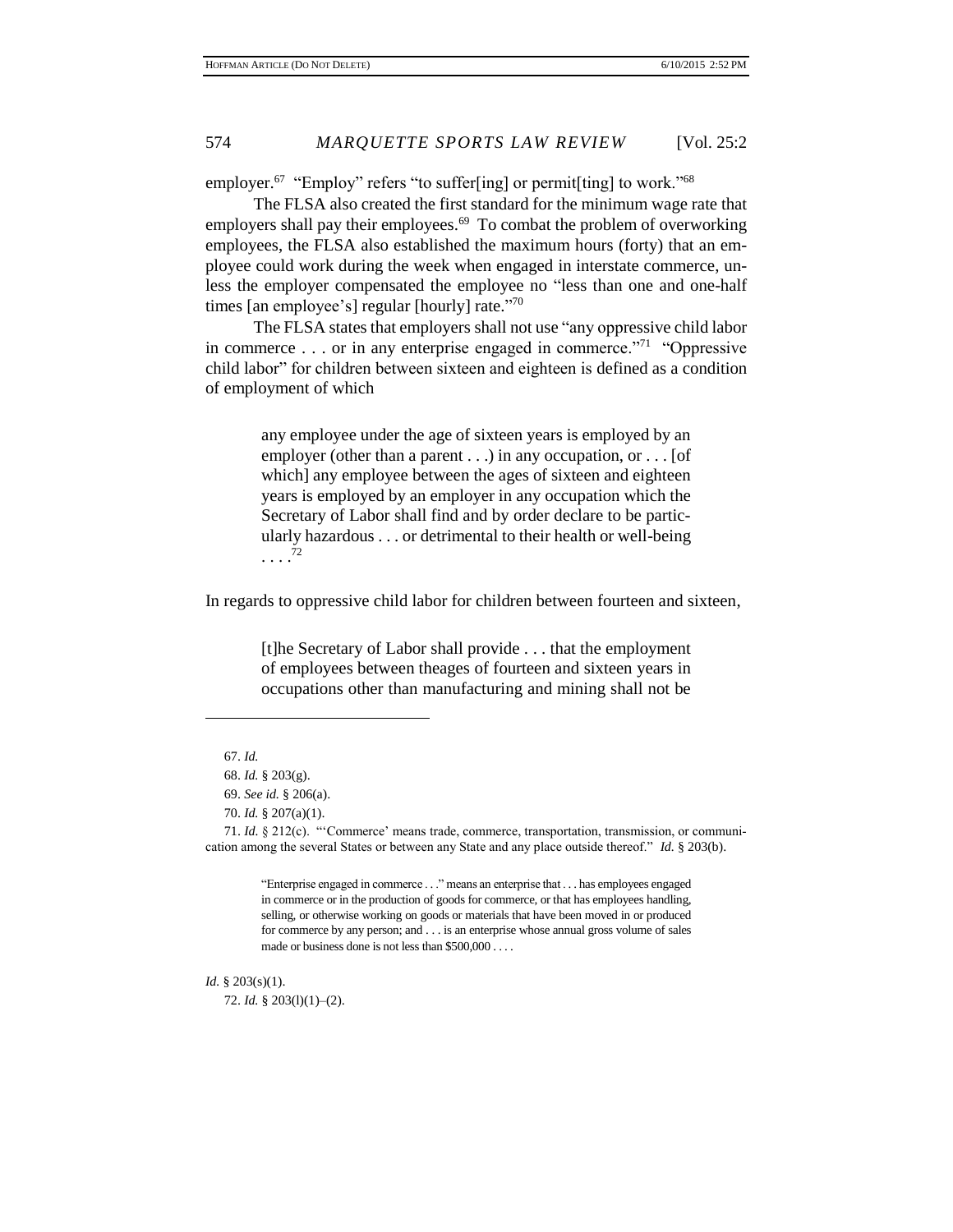deemed to constitute oppressive child labor if and to the extent that the Secretary of Labor determines that such employment is confined to periods which will not interfere with their schooling and to conditions which will not interfere with their health and well-being. $73$ 

A few years after the FLSA was enacted, the U.S. Supreme Court upheld its constitutionality in *United States v. Darby*. 74 The Court indicated that Congress has the power to regulate intrastate activities if there is an effect on interstate commerce.<sup>75</sup> The Court also stated that the Tenth Amendment of the U.S. Constitution does not bar federal intervention because Congress's power is absolute, and "[t]he motive and purpose of a regulation of interstate commerce are matters for the legislative judgment upon the exercise of which the Constitution places no restriction and over which the courts are given no control."<sup>76</sup> Based on the ruling in *Darby*, the federal government is able to regulate activities affecting or relating to interstate commerce, including those activities involving child labor.<sup>77</sup>

Not only is the FLSA constitutional, but courts have held that the FLSA's purpose, in relation to eliminating oppressive child labor, aims at availing "children the opportunity to go to school," especially during the "times when they could and should be in school" (e.g., during the regular school day hours).<sup>78</sup> Protecting and regulating children's right to an education is a primary focus of the FLSA's child labor provisions.<sup>79</sup>

# *B. State Statutes Enacted for the Protection of Children's Earnings Based on Their Employment in the Entertainment Industry*

A complete federal exemption covers children employed in the entertainment industry from the FLSA's child labor laws.<sup>80</sup> In pertinent part, the FLSA provides that "[t]he provisions . . . relating to child labor shall not apply to any

<sup>73.</sup> *Id.* § 203(l)(2).

<sup>74.</sup> 312 U.S. 100, 125–26 (1941).

<sup>75.</sup> *Id.* at 118; Propson, *supra* note 9, at 1788 (citing *Darby*, 312 U.S. at 118).

<sup>76.</sup> *Darby*, 312 U.S. at 115; Propson, *supra* note 9, at 1788–79 (citing *Darby,* 312 U.S. at 115).

<sup>77.</sup> *Darby*, 312 U.S. at 115.

<sup>78.</sup> Shultz v. Brannon, No. 69-122, 1970 U.S. Dist. LEXIS 12226, at \*4–5 (E.D. Okla. Apr. 2, 1970).

<sup>79.</sup> *See* 29 U.S.C. § 203(l)(2) (2012).

<sup>80.</sup> *See id.* § 213 (c)(3); *see also Exemptions from Child Labor Rules in Non-Agriculture*, U.S. DEP'T OF LAB., http://www.dol.gov/elaws/esa/flsa/cl/exemptions.asp (last visited May 7, 2015).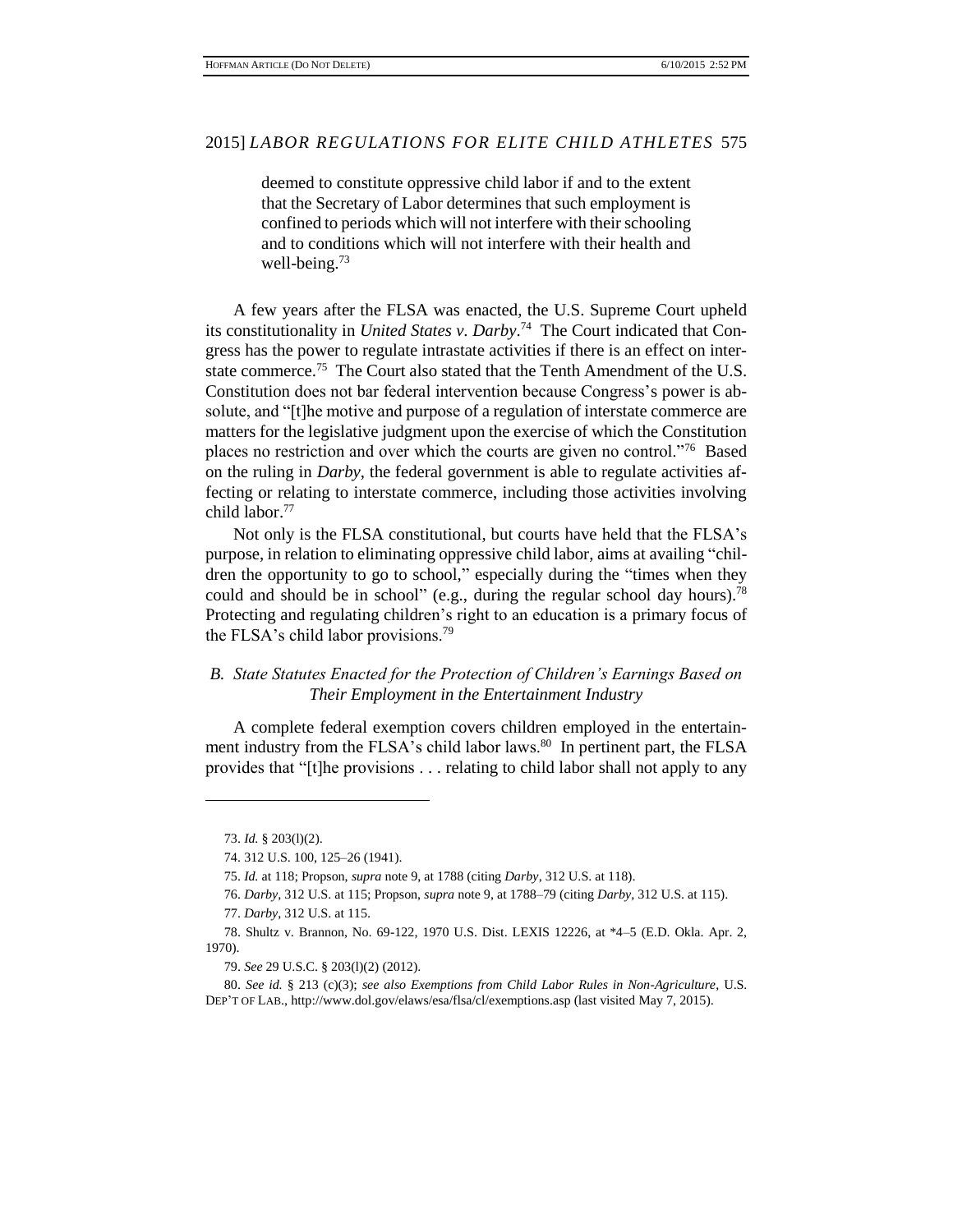child employed as an actor or performer in motion pictures or theatrical productions, or in radio or television productions."<sup>81</sup> Based on this exemption, states are left to establish their own child entertainment laws, $82$  and thirty-two states currently have such laws.<sup>83</sup> Consistency, therefore, is neither required nor commonplace among state child labor laws pertaining to child entertainers, as the laws vary widely from state to state.<sup>84</sup> The states with laws regulating this industry generally aim to protect children's earnings and prevent parents from having complete control over their children's earnings.<sup>85</sup> According to the 2014 U.S. Department of Labor's Bureau of Labor Statistics, California and New York are the two states with the highest employment levels for adults in the arts, design, entertainment, sports, and media occupations;<sup>86</sup> therefore, this Comment will primarily focus on the child entertainment laws in these two states. Further and more importantly, the Screen Actors Guild's "A Guide for Young Performers" includes separate sections about the basics for child performers working in California and New York, collectively grouping the other states as "Outside California and New York."<sup>87</sup>

California's Family Code sections 6750–53<sup>88</sup> are commonly referred to as the Coogan Act, named after the early twentieth century child actor Jackie Coogan, who upon turning twenty-one asked his mother for his earnings, only to find his mother had spent his earnings throughout the years.<sup>89</sup> The Coogan

88. *See* FAM. CODE §§ 6750–53 (2013).

89. Danielle Ayalon, Note, *Minor Changes: Altering Current Coogan Law to Better Protect Children Working in Entertainment*, 35 HASTINGS COMM. & ENT. L.J. 353, 355 (2013); Siegel, *supra* note 9, at 428 (referencing SCREEN ACTORS GUILD, *supra* note 87; Randy Curry, *The Employment Contract with the Minor Under California Civil Code Section 36: Does the 'Coogan Law' Adequately Protect the Minor?*, 7 J.JUV. L. 93, 95 (1983); *The Work of the 1939 California Legislature*, 13 S. CAL. L. REV. 1, 44 (1939); Paul Petersen, *"Kids and the Law," A Minor Consideration*, http://www.minorcon.org

<sup>81.</sup> § 213(c)(3); Siegel, *supra* note 9, at 443 (citing 29 U.S.C. § 213(3) (2000) (current version at 29 U.S.C. §213(c)(3) (2012))).

<sup>82.</sup> Propson, *supra* note 9, at 1793 (citing Gerald Solk, *Legal Rights and Obligations of Minors in the Entertainment Industry: The California Approach,* 4 J. JUV. L. 78 (1980)); Siegel, *supra* note 9, at 428, 443 (citing 29 U.S.C. §§ 201–219; Solk, *supra* note 82, at 80)).

<sup>83.</sup> *See Child Entertainment Laws as of January 1, 2015*, *supra* note 63; *see also* Siegel, *supra* note 9, at 3.

<sup>84.</sup> *See Child Entertainment Laws as of January 1, 2015*, *supra* note 63.

<sup>85.</sup> *See* FAM. CODE § 771(b) (West 2014); ARTS & CULT. AFF. § 35.03 (Consol. 2013). *See generally Child Entertainment Laws as of January 1, 2015*, *supra* note 63 (detailing every state's child entertainment laws).

<sup>86.</sup> *Occupational Employment and Wages, May 2014*, BUREAU OF LAB. STAT., http://www.bls.gov/oes/current/oes270000.htm (last modified Mar. 25, 2015).

<sup>87.</sup> SCREEN ACTORS GUILD, YOUNG PERFORMERS HANDBOOK: A GUIDE FOR YOUNG PERFORMERS 8–12 (2010), *available at* http://youngperformers.sagaftra.org/files/youngperformers/YPH\_FNL3.pdf.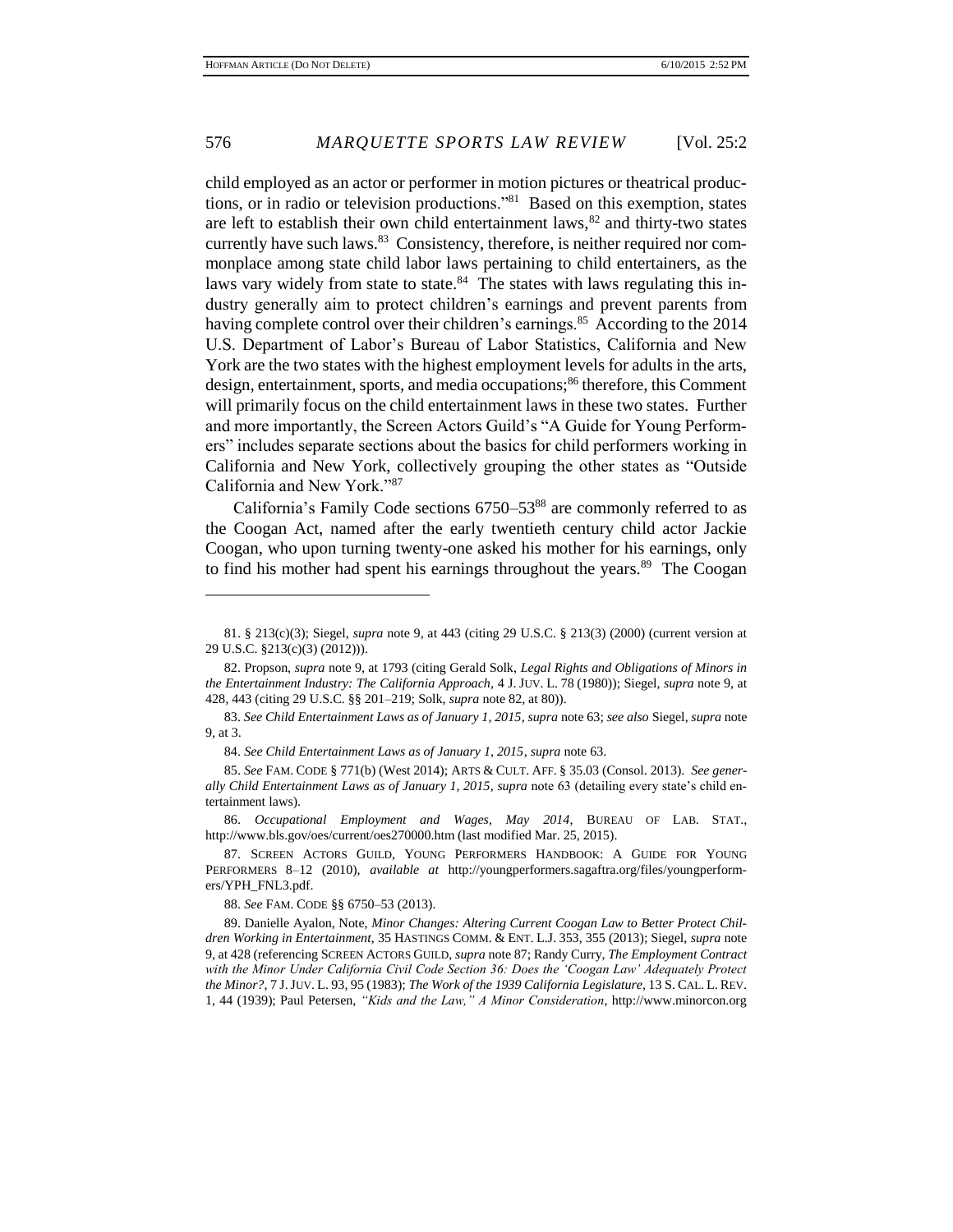Act requires a minor's employer to set aside fifteen percent of the minor's gross earnings in a trust fund or a bank account, and at least one of the minor's parents or legal guardians is to be appointed as the trustee.<sup>90</sup> This money may be accessed by the minor only upon turning eighteen $91$  or by the parent or guardian only upon petitioning the court showing good cause for reason to stray from the standard.<sup>92</sup>

California's Family Code section 771 states that any earnings unemancipated minors earn related to a contract protected under the Coogan Act shall remain the sole legal property of those children.<sup>93</sup> Contracts protected under the Coogan Act include contracts in which a minor is employed to provide "artistic or creative services" (acting, dancing, singing, etc.);  $94$  to provide the use of the child's literary, music, or performance-type properties (likeness);<sup>95</sup> or to render services as an athlete.<sup>96</sup>

New York's Arts and Cultural Affairs section 35.03 is not as straightforward as the Coogan Act statute; however, it provides that the court will fix an amount of the child's new earnings from the services provided under the term of a contract to be set aside, keeping the child's best interests in mind.<sup>97</sup> The contracts that the courts look to include those entered into by a child "to perform or render services as an actor, actress, model, dancer, musician, vocalist or other performing artist, or as a participant or player in professional sports."<sup>98</sup>

While these two states' statutes potentially provide for elite child athletes retaining some of their own earnings, these statutes do not suggest that labor regulations exist for these same children.<sup>99</sup> Certainly, it is important for children to have access to their money; however, the exemptions<sup>100</sup> under the FLSA can be extremely detrimental to their health and well-being—the very issues the FLSA sought to protect when enacted in 1938.<sup>101</sup> Due to the lack of protection

<sup>(</sup>last visited May 7, 2015)).

<sup>90.</sup> FAM. CODE § 6752(b)(1)–(2).

<sup>91.</sup> *Id.* § 6753(b).

<sup>92.</sup> *Id.* § 6752(c)(5).

<sup>93.</sup> *Id.* § 771(b). *See generally* Propson, *supra* note 9, at 1794 (citing Solk, *supra* note 82).

<sup>94.</sup> FAM. CODE § 6750(a)(1).

<sup>95.</sup> *Id.* § 6750(a)(2).

<sup>96.</sup> *Id.* § 6750(a)(3).

<sup>97.</sup> ARTS & CULT. AFF. § 35.03(3)(b) (Consol. 2014).

<sup>98.</sup> *Id.* § 35.03(1)(a).

<sup>99.</sup> *See* FAM. CODE § 771(b) (West 2013); ARTS & CULT. AFF. § 35.03 (Consol. 2013).

<sup>100.</sup> These exemptions do not exist for elite child athletes but instead for children strictly in the entertainment business.

<sup>101.</sup> *See* 29 U.S.C. § 203(l)(1)–(2) (2013).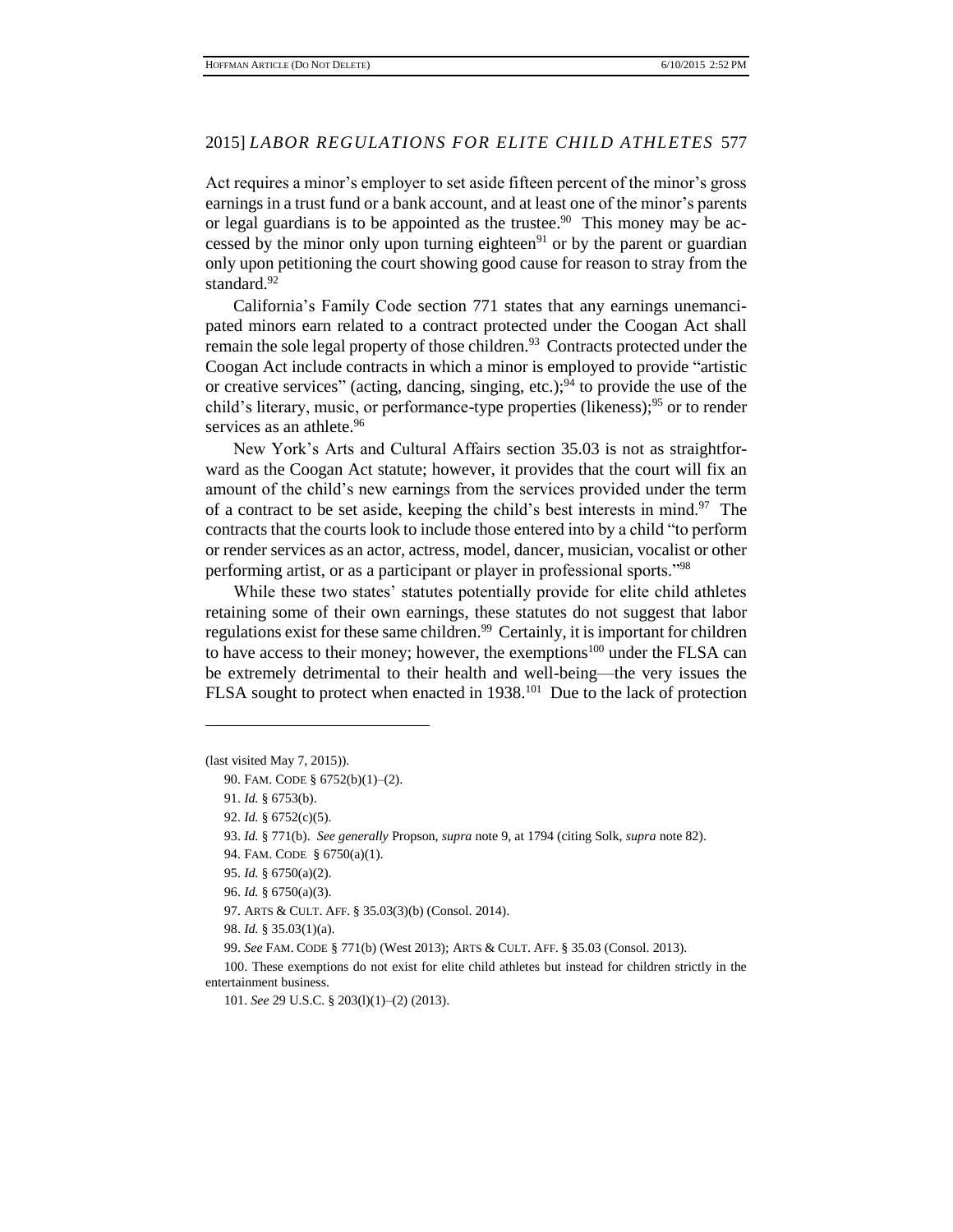for elite child athletes under current federal and state statutes, the next section of this Comment will analyze three possible solutions to correct the current gaps in the federal legislation, NGB regulations, and state legislation.

#### IV. PROPOSED SOLUTIONS

Currently, elite child athletes are not fully protected under federal labor law, the NGB regulations, or any state statute, but these three proposals provide potential solutions. Under Proposal A, elite child athletes could be considered employees under the FLSA and protected like other employed children. Proposal B suggests that NGBs add language to their bylaws or policies to protect these young children from extreme labor in their respective sports. Finally, Proposal C purports that states add more specific language to their child entertainment-based statutes to provide better protections for elite child athletes.

# *A. Protection Under the FLSA*

The FLSA, as drafted, protects children from extreme workloads, hours, and conditions.<sup>102</sup> However, elite child athletes are not considered employees under the FLSA because, unlike their peers engaged in the entertainment industry, their activities are considered extracurricular activities, and they do not receive compensation for their services. 103 To the contrary, elite child athletes could be viewed as employees and, therefore, be protected under the oppressive child labor regulations in the FLSA.

Elite child athletes have not been considered employees because they are much more difficult to classify than someone receiving a specific salary from an employer.<sup>104</sup> However, these elite child athletes are just as much employed and engaged in work as a teenage bag boy at the grocery store.<sup>105</sup> *Hodgson v*. *Ledet's Foodline of Larose, Inc.* involved a grocery store that employed children

<sup>102.</sup> The FLSA protects children from oppressive labor and specifically addresses workload and conditions in sections 203(l)(1)–(2). *See supra* Part III.A.

<sup>103.</sup> *See* 29 U.S.C. § 203(e)(1) (specifically focusing on the definition of employee as any person employed by an employer); Propson, *supra* note 9, at 1782–83 (citing RAY YASSER, SPORTS LAW CASES AND MATERIALS 3 (1st ed. 1985); Comment, *Administration of Amateur Athletics: The Time for an Amateur Athlete's Bill of Rights Has Arrived*, 48 FORD. L. REV. 53, 54 (1979).

<sup>104.</sup> *See, e.g.,* Hodgson v. Ledet's Foodliner of Larose, Inc., No. 70–3226, 1974 U.S. Dist. LEXIS 12702, at \*1 (E.D. La. Jan. 18, 1974) (stating that children are employed when performing bag boy activities at a supermarket); *see also* Propson, *supra* note 9, at 1799 (referencing USFSA, OFFICIAL USFSA RULEBOOK ER 1.01 (1992); Siegel, *supra* note 9, at 457 (citing 29 U.S.C. § 203(l); Propson, *supra* note 9, at 1782); Interview by Rachelle Propson with Johnny Johns, Executive Director and Coach, Detroit Skating Club (Mar. 1, 1995)).

<sup>105.</sup> Hodgson, 1974 U.S. Dist. LEXIS 12702 at \*1–2.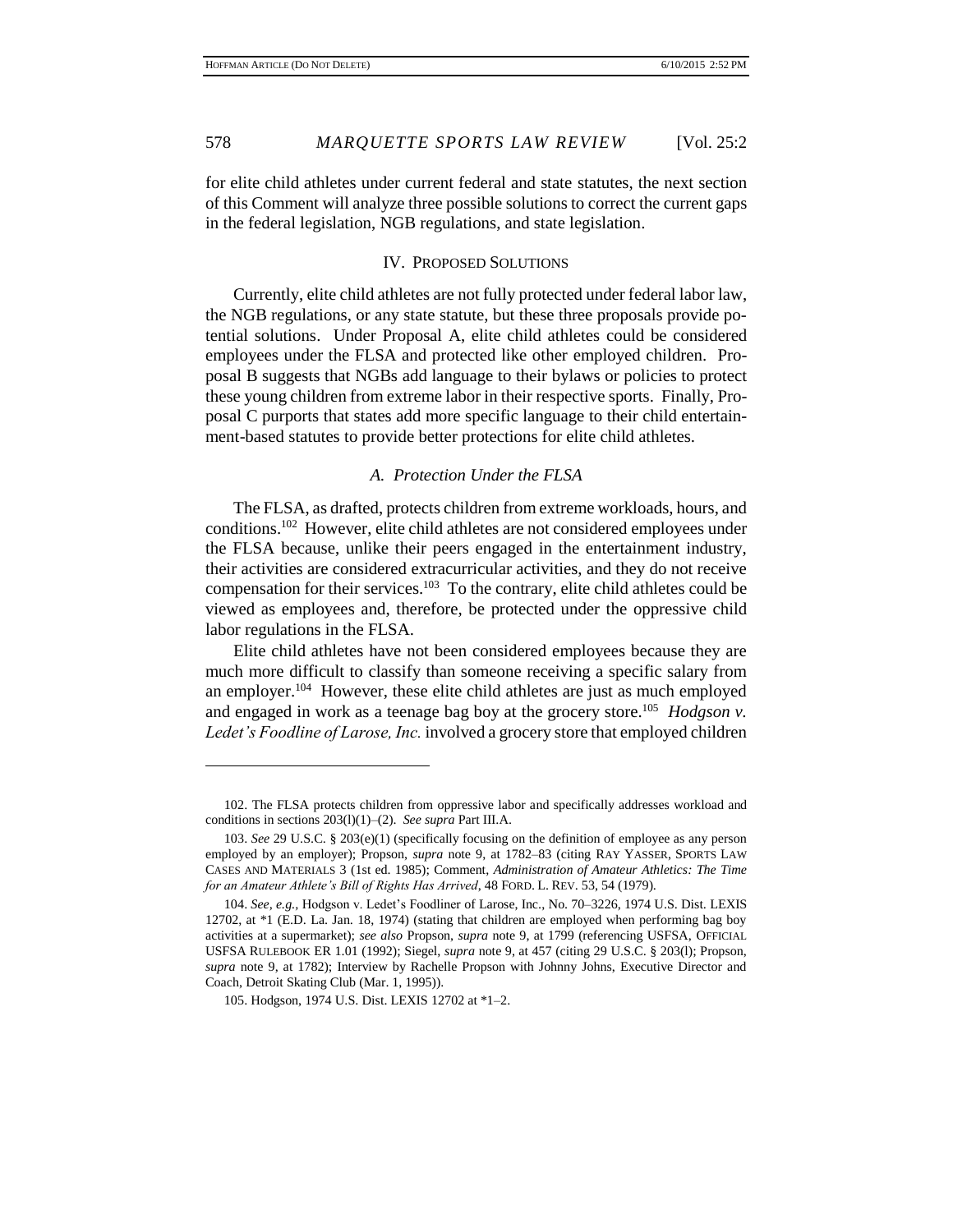as bag boys without providing them with sufficient minimum wages or compensation, and also violated overtime provisions under the FLSA's oppressive child labor provisions.<sup>106</sup> These bag boys, ages fourteen to sixteen, were working more than eighteen hours per week when school was in session and more than eight hours per day when school was not in session.<sup>107</sup> As determined by the court in *Hodgson*, the grocery store engaged these children in oppressive child labor, $108$  and elite child athletes can be equated to these bag boys and should be similarly protected, especially in regards to the time restraints. This section will discuss how many hours elite child athletes devote to their sport, creating a comparison between the bag boys and the athletes and requiring similar protection from conditions that put their health and well-being in danger, which again, was behind the purpose of the  $FLSA$ <sup>109</sup> Without the inclusion of language similar to that which exempts child entertainers from protection under the FLSA, it is reasonable to assume that elite child athletes should be protected under the FLSA, just like bag boys.<sup>110</sup>

As mentioned above, "[n]o employer shall employ any oppressive child labor in commerce . . . or in any enterprise engaged in commerce."<sup>111</sup> Elite gymnasts and figure skaters engage in labor involving commerce because the Olympic movement is a business venture.<sup>112</sup> Various gymnastics and figure skating championships and events are televised throughout the year,  $^{113}$  and, while gymnastics and figure skating do not earn the same air-time as other professional sports in the U.S., such as football and basketball, it is not uncommon to find gymnastics and figure skating on television.<sup>114</sup> During the 2012 Olympics, NBC used the women's gymnastics competition as its anchor story in its first-Tuesday primetime slot, which drew about 38.7 million viewers.<sup>115</sup> During the 2014

 $\overline{a}$ 

110. *See id.* §§ 201–19.

111. *Id.* § 212(c).

112. *See* Hennessey v. Nat'l Collegiate Athletic Ass'n, 564 F.2d 1136, 1149, n.14 (5th Cir. 1977); Propson, *supra* note 9, at 1795, 1807 (citing U.S. v. Int'l Boxing Club, 348 U.S. 236, 241 (1995); Skolnick, *supra* note 47).

113. *See Figure Skating Viewing Schedule*, US FIGURE SKATING, http://www.usfsa.org/Events.asp?id=544 (last visited May 7, 2015); *TV Schedule*, USA GYMNASTICS, https://usagym.org/pages/events/pages/tv\_schedule.html (last visited May 7, 2015.

114. *See TV Schedule*, *supra* note 113.

115. Scott Collins, *London Olympics: Women's Gymnastics Gold Powers NBC to Big Ratings*, L.A. TIMES (Aug. 1, 2012), http://articles.latimes.com/2012/aug/01/entertainment/la-et-st-olympics-2012 womens-gymnastics-gold-powers-nbc-to-high-ratings-20120801.

<sup>106.</sup> *Id.* at \*3–4*.*

<sup>107.</sup> *Id.* at \*2, \*4.

<sup>108.</sup> *Id.* at \*4.

<sup>109.</sup> 29 U.S.C. § 202(a) (2013).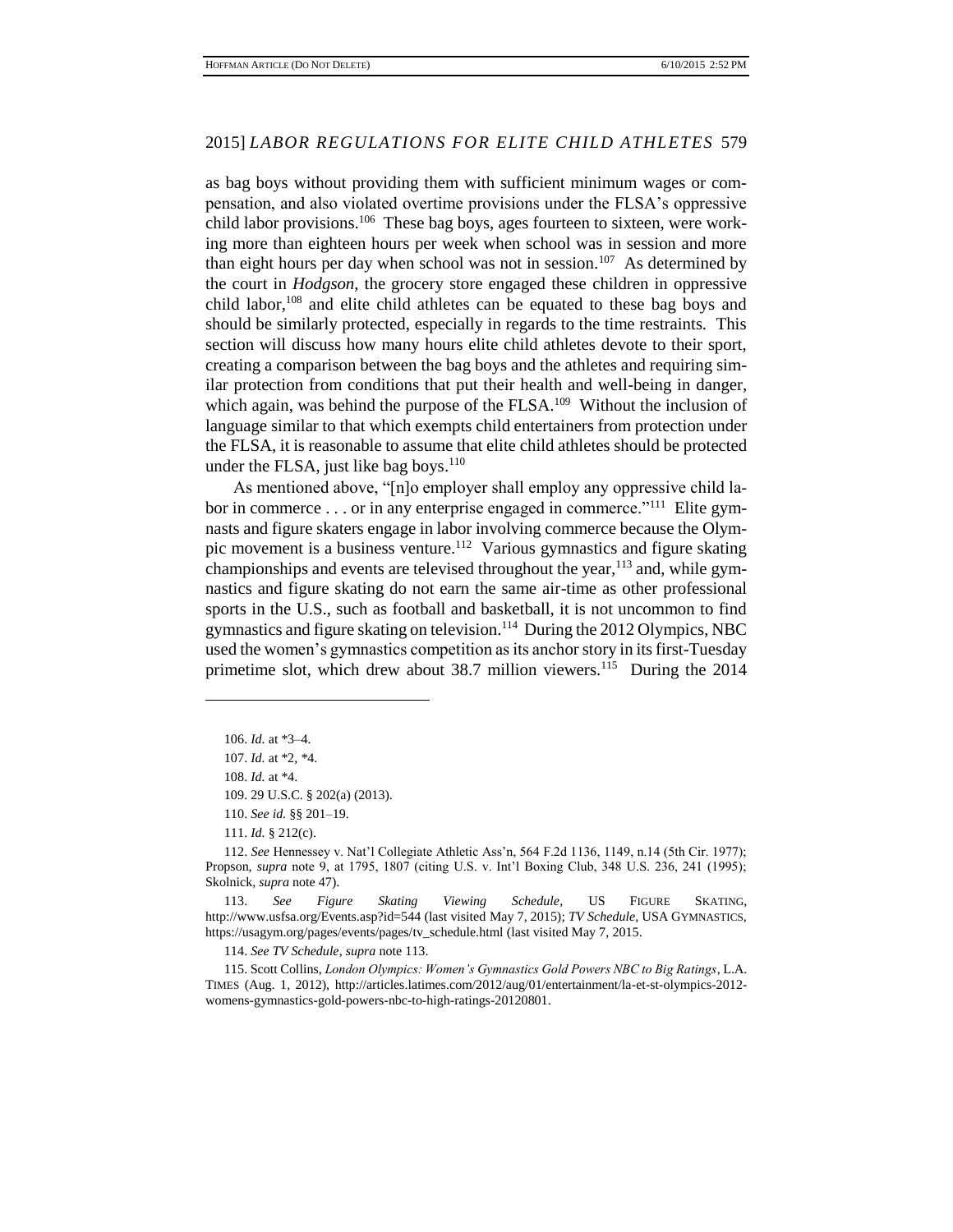Olympics, NBC used the women's figure skating program as its anchor story in its second-Wednesday primetime slot, which drew about 20.2 million viewers.<sup>116</sup> Elite child athletes, therefore, are certainly involved in commerce, fulfilling the first requirement for protection under the FLSA.<sup>117</sup>

Second, elite child athletes' work falls within the FLSA's definition for "employ," which "includes to suffer or permit to work."<sup>118</sup> The scope of what "employed" actually means has remained broadly construed because an employer–employee relationship is not necessary to label a child as "employed."<sup>119</sup> The U.S. Supreme Court has held that, in applying the term "employee," it is necessary to consider the common law definition.<sup>120</sup> "Under the common law, an employee is a person who performs services *for another* under a contract *of hire*, subject to the other's control or right of control, and *in return for pay*ment."<sup>121</sup> Therefore, a child may still be considered employed under the FLSA, even if no compensation is awarded for the work, based on the surrounding circumstances of the parties' relationship.<sup>122</sup> Here, simply because elite child gymnasts and figure skaters do not receive salaries, like traditional, professional athletes,<sup>123</sup> it should not mean that these children are not employed under the FLSA. These elite child athletes are not paid based on a traditional employer–employee relationship, $124$  but the analysis does not stop here because the surrounding circumstances must then be analyzed to determine whether a potential employer– employee relationship exists. While elite child athletes are not under official contracts with their NGBs, the relationship between the two contains sufficient

<sup>116.</sup> Dominic Patten, *UPDATE: Sochi Olympics' Second Wednesday Ratings Best Since Salt Lake 2002*, DEADLINE, http://www.deadline.com/2014/02/ratings-rat-race-sochi-olympics-second-wednesday-viewership-on-par-with-vancouver-2010-american-idol-slides/ (last updated Feb. 20, 2014); *see also* Neil Best, *NBC Releases Winter Olympics Ratings Data*, NEWSDAY, http://www.newsday.com/sports/olympics/nbc-releases-winter-olympics-ratings-data-1.7204742 (last updated Feb. 25, 2014) (addressing the overall ratings data for the 2014 Winter Olympics); Keith Weir, *Figure Skating: Women's Final to Prove TV Ratings Winner*, REUTERS (Feb. 17, 2014), http://www.reuters.com/article/2014/02/17/us-olympics-figureskating-women-media-idUSBREA1G0WD20140217.

<sup>117.</sup> 29 U.S.C. § 207(a)(1) (2013).

<sup>118.</sup> *Id.* § 203(g); Propson, *supra* note 9, at 1807–08.

<sup>119.</sup> Propson, *supra* note 9, at 1807–08.

<sup>120.</sup> Decision and Direction of Election, Northwestern Univ. Coll. & Coll. Athletes Players Ass'n, No. 13-RC-121359, N.L.R.B. Pub., at \*13 (Mar. 26, 2014).

<sup>121.</sup> Brown Univ., 342 N.L.R.B. 483, 490, n.27 (2004) (citing NLRB v. Town & Country Elec., 516 U.S. 85, 94 (1995)).

<sup>122.</sup> *Id.*; Propson, *supra* note 9, at 1807–08.

<sup>123.</sup> *See* Propson, *supra* note 9, at 1799, 1783 (citing Allan L. Schwartz, Annotation, *Validity, Construction, Application, and Effect of Child Labor Provisions of Fair Labor Standards Act (29 USCS § 212 and Related Sections)*, 21 A.L.R. FED. 391, 418 (1974)).

<sup>124.</sup> *Id.* at 1799 (citing Johns, *supra* note 104).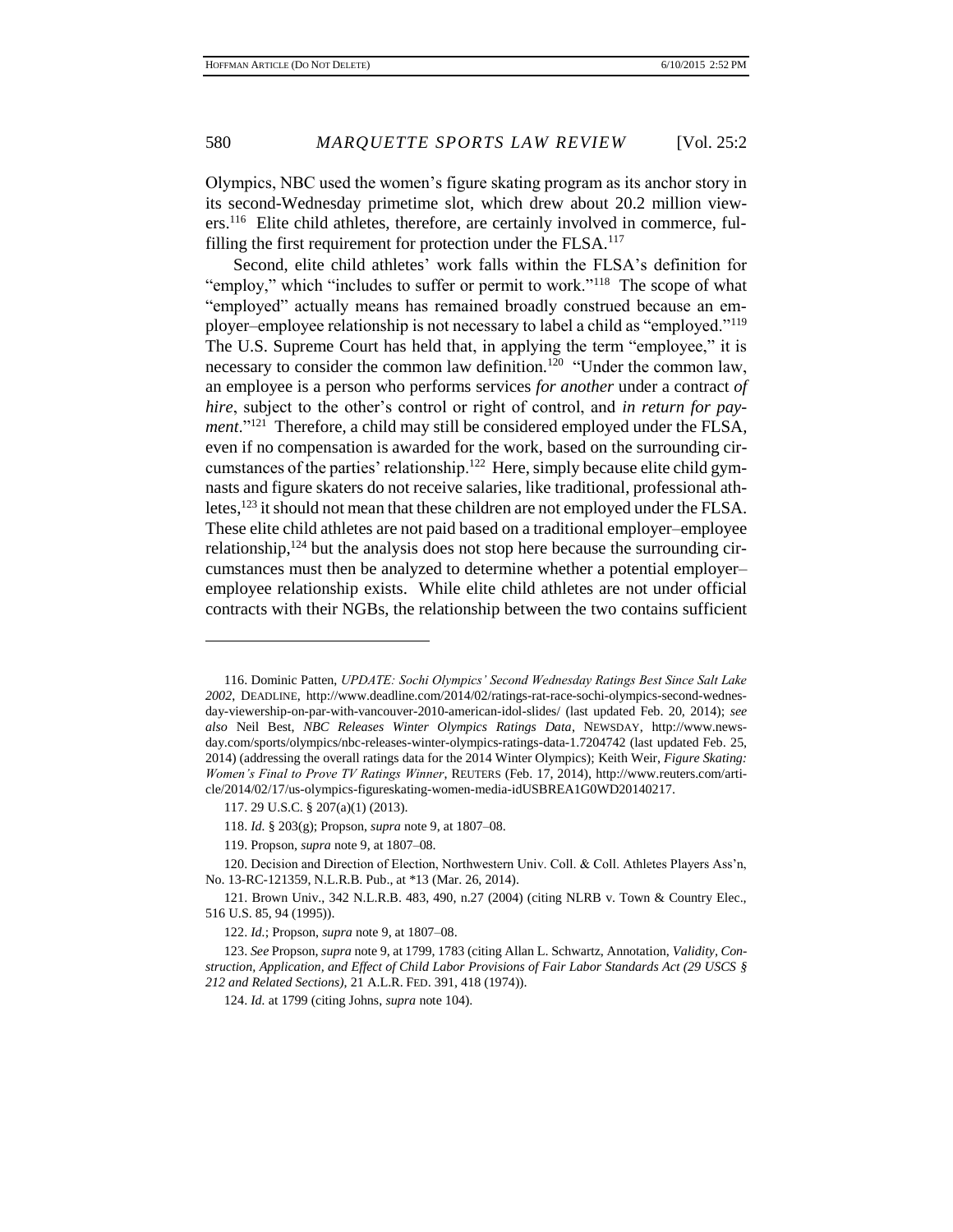employment characteristics to create a quasi-employer–employee relationship, suggesting an expansive reading of the FLSA to protect these athletes as employees. 125

Much like a traditional interview process where an employer selects the best candidate for a job opening, NGBs select the best performers to send to the Olympics for their teams.<sup>126</sup> Many elite child athletes also relocate to train at better gyms, much like someone relocates for a better position in a company or to work for another company. For example, at fourteen, gymnast Gabrielle Douglas left her home in Virginia to go train at the Iowa gym where 2008 Olympian Shawn Johnson trained.<sup>127</sup> Douglas lived with a host family and trained at the Iowa gym until the 2012 London Olympics.<sup>128</sup> More recently, Home & Garden Television's (HGTV) program "House Hunters" featured a family searching for a new home after the parents of six decided to uproot from Nebraska to Minnesota so their fourteen-year-old gymnast daughter could train at a highly successful gym.<sup>129</sup> The mother consistently stated throughout the episode that she wanted a house near the gymnastics training center for a short commute to the gym where her daughter would likely train twice a day.<sup>130</sup> Children leisurely participating in athletics and their families do not take such drastic measures to find the best gym. Elite child athletes are unique and exceptional athletes who should be protected under the FLSA.

It is important to also note the employer–employee-like NGB selection process for choosing Olympic athletes. Douglas automatically qualified for the 2012 Olympic team based on her performance at the 2012 U.S. Olympic Trials for Gymnastics;<sup>131</sup> however, USA Gymnastics' Women's Selection Committee chose the remaining four members of the 2012 women's gymnastics team, as

<sup>125.</sup> 29 U.S.C. § 203(e)(1) (2013); Propson, *supra* note 9, at 1808 (citing Schwartz, *supra* note 122, at 418).

<sup>126.</sup> Propson, *supra* note 9, at 1808; *see U.S. Figure Skating Athlete Selection Procedure 2014 Olympic Winter Games (Ladies, Men, Pairs, Ice Dance & Team Event),* US FIGURE SKATING (Sept. 19, 2012), http://www.usfsa.org/content/14%20OWG%20FSK%20ATH%20- %20September%2019,%202012%20executed%20f.pdf; *USA Gymnastics Athlete Selection Procedures 2012 Olympic Games Women's Artistic*, USA GYMNASTICS (July 25, 2011), http://usagym.org/PDFs/Pressbox/Selection%20Procedures/selection\_w\_12olympics.pdf.

<sup>127.</sup> Bryce Miller, *Gabby Douglas Leaves Longtime Coach, Base in Iowa*, USA TODAY (Aug. 21, 2013), http://www.usatoday.com/story/sports/olympics/2013/08/21/gabby-douglas-leave-coach-chowiowa/2681563/.

<sup>128.</sup> *Id.*

<sup>129.</sup> *House Hunters: Family of Eight Moves to Minneapolis for Gymnast Daughter's Training* (HGTV television broadcast S101/EP1 2015) (featuring Twin Cities Twisters Gymnastics).

<sup>130.</sup> *Id.* 

<sup>131.</sup> *USA Gymnastics Announces Women's Gymnastics Team for 2012 Olympic Games*, USA GYMNASTICS (July 1, 2012), http://www.usagym.org/pages/post.html?PostID=10403.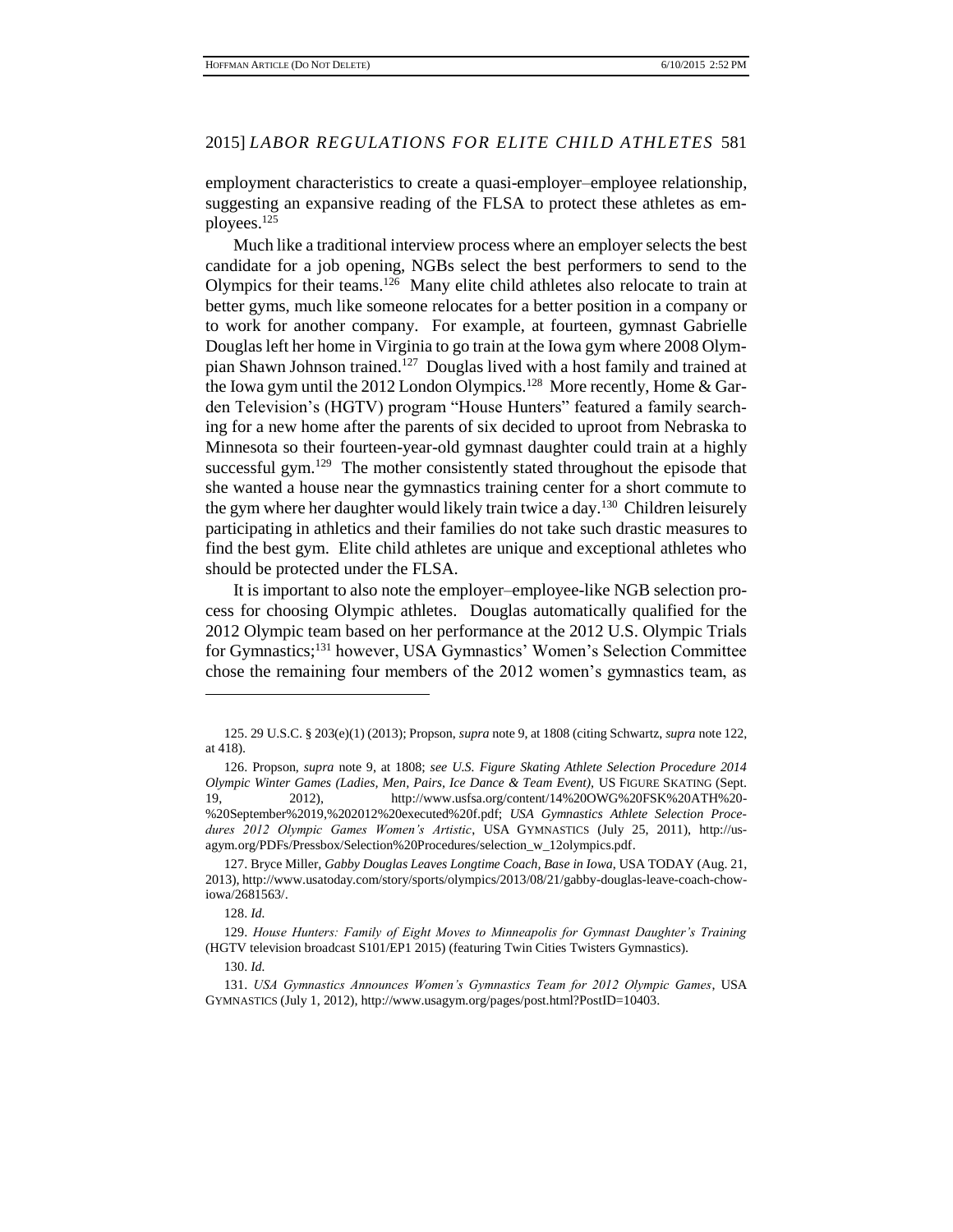well as the alternates.<sup>132</sup> Member selection for the 2014 Winter Olympic U.S. Figure Skating women's team was based on the athletes' finishes at eight competitions throughout 2013 and early 2014.<sup>133</sup> Also, skaters who were at least fifteen years old as of July 1, 2013 and in good standing with U.S. Figure Skating could have petitioned to the U.S. Figure Skating International Committee Management Subcommittee for nomination to the 2014 Olympic team if they were not able to complete both segments of any of the eight qualifying competitions during 2013 and 2014 due to injury or illness.<sup>134</sup> Because the NGBs select who they want to represent them at international competitions, elite child athletes seemingly function as employees of the NGBs, fulfilling the second requirement under the FLSA for employment on the part of the children.<sup>135</sup>

Elite child athletes participate in an industry involved in interstate commerce, and they are employed by their roles to compete for their NGBs. This, combined with the conditions under which they work, leads to the conclusion that many are engaged in oppressive child labor that warrants protection under the FLSA.<sup>136</sup> Oppressive child labor exists for children between sixteen and eighteen years old if the work conditions are hazardous or detrimental to their health or well-being,<sup>137</sup> and for children between fourteen and sixteen years old when the employment interferes with their schooling, in addition to interfering with their health and well-being.<sup>138</sup>

Elite child athletes practice hours on end, nearly every day, to perfect their craft and certainly miss more school than the average teenager.<sup>139</sup> Some even opt to bypass the traditional high school route and are homeschooled to accommodate their training and traveling schedules.<sup>140</sup> At sixteen, gymnast Jordyn

<sup>132.</sup> *Id.* The 2012 Women's Selection Committee included the USA Gymnastics' Women's National Team Coordinator, the International Elite Committee chairman, and an athlete representative. *Id.* Additionally, all Olympic Team members are subject to approval by the U.S. Olympic Committee's Board of Directors. *Id.*

<sup>133.</sup> *Sochi 2014: Figure Skating*, TEAM USA, http://www.teamusa.org/Road-to-Sochi-2014/Sports/Figure-Skating (last visited May 7, 2015).

<sup>134.</sup> *Id.*

<sup>135.</sup> 29 U.S.C. § 203(e)(1) (2013).

<sup>136.</sup> *Id.* §§ 203(l)(1)–(2); Propson, *supra* note 9, at 1808–09 (citing 29 U.S.C. § 203(1)).

<sup>137.</sup> 29 U.S.C. § 203(l)(2).

<sup>138.</sup> *Id.* § 203(l)(1).

<sup>139.</sup> *See supra* Part II; *see also* Propson, *supra* note 9, at 1776 (Joan Ryan, *Getting on with Life After the Gym; 'I Felt Like I Had Nothing to Live for,' Says Former Prodigy*, PLAIN DEALER, Dec. 26, 1992, at E4; Barbara Kantrowitz, *Living with Training*, NEWSWEEK, Aug. 10, 1992, at 24; Interview by Rachelle Propson with Jane Doe, Figure Skater (Oct. 5, 1994)).

<sup>140.</sup> *See, e.g.*, Alyssa Roenigk, *Wieber Fever*, ESPN, http://sports.espn.go.com/espn/eticket/story?page=wieberfever (last visited May 7, 2015).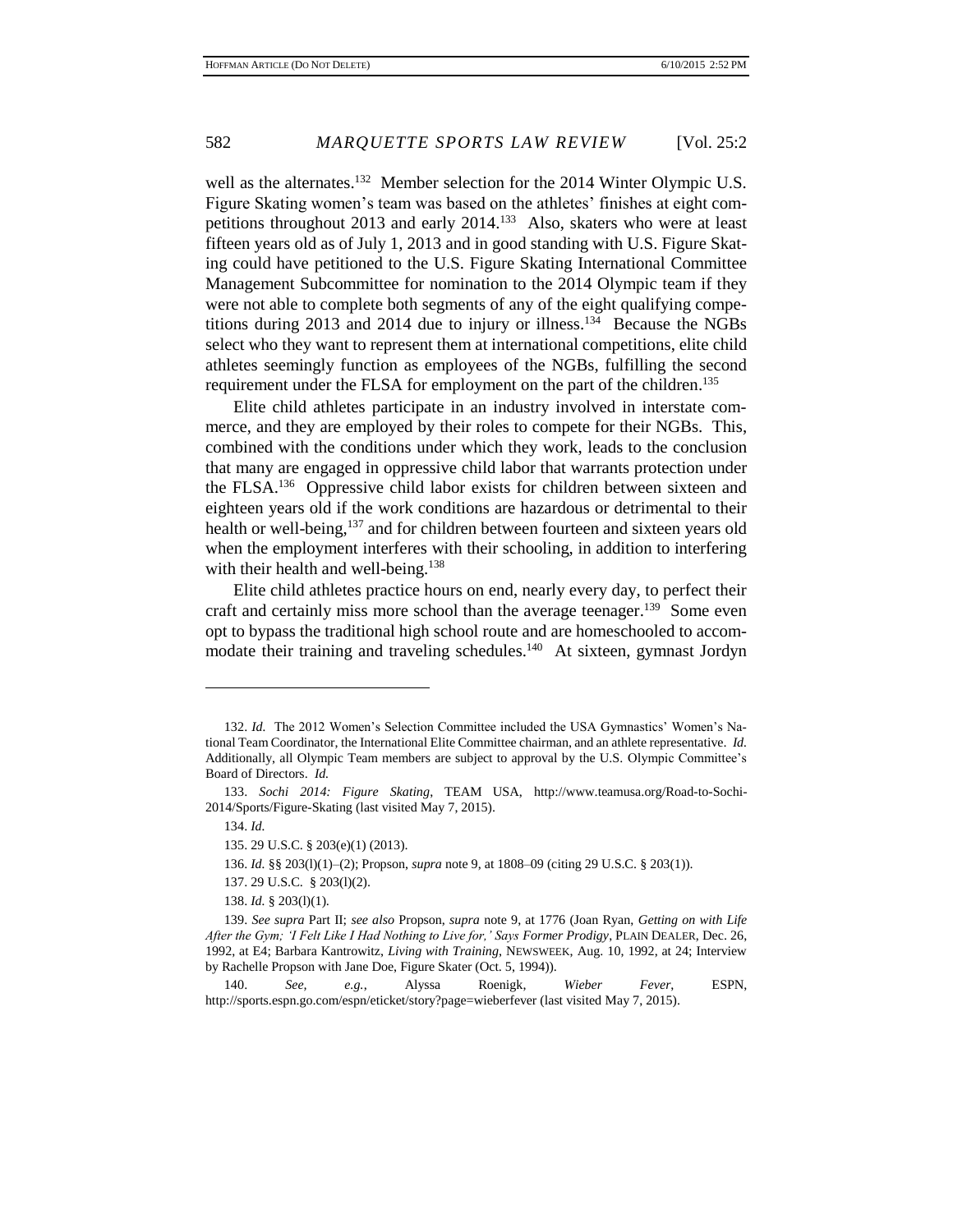Wieber reported that she attended only two classes per day at her local high school between her morning and evening practices and completed the rest of her course work online.<sup>141</sup> Wieber certainly had to compromise her academics for gymnastics. If young gymnasts and figure skaters were regulated and protected from this form of oppressive child labor, better competitive balance throughout the sports would likely exist, and the children would then maintain more balanced lifestyles and receive better education. 142

Additionally, comparisons between collegiate student-athletes and elite child athletes are necessary for the FLSA analysis. Worker's compensation law has generally viewed collegiate student-athletes only as students and not as employees.<sup>143</sup> While elite child athletes competing in gymnastics and figure skating are not competing in traditional, professional sports leagues, these elite athletes certainly differ from college (amateur) student-athletes, who may not enter endorsement deals or receive any extra benefits<sup>144</sup> and who have hourly restrictions on athletically related activities.<sup>145</sup> Therefore, a clear distinction exists between elite child athletes and college athletes, who are highly regulated, protected, and currently not considered employees,  $146$  to the detriment of the elite

144. 2014–15 NCAA DIVISION I MANUAL art. 12.5.2.1 (2014) [hereinafter NCAA MANUAL] (explaining the nonpermissible advertisements and promotions of student-athletes).

> After becoming a student-athlete, an individual shall not be eligible for participation in intercollegiate athletics if the individual:

#### *Id.*

 $\overline{a}$ 

146. With exception of the recent National Labor Relations Board decision rendering Northwestern

<sup>141.</sup> *Id*. The Author's cousin attended DeWitt (Michigan) Public Schools with Wieber and indeed told her years ago that Wieber, while very smart, did not attend full days of school because of her gymnastics schedule.

<sup>142.</sup> *See Finding a Balance Between School and Sports*, UW HEALTH (Sept. 16, 2013), http://www.uwhealthkids.org/news-and-events/finding-a-balance-between-school-and-sports/41754.

<sup>143.</sup> *See* Rensing v. Ind. State Univ. Bd. of Trs., 444 N.E.2d 1170, 1173–75 (Ind. 1983) (holding that an employee–employer relationship did not exist between the student-athlete and the institution and, therefore, the student-athlete was not able to receive workers' compensation from the institution in the aftermath of his injury); Waldrep v. Tex. Emp'rs Ins. Ass'n, 21 S.W.3d 692, 701 (Tex. App. 2000) (holding that the record reflects, by more than a "mere scintilla of evidence" that the studentathlete was not an employee of the institution at the time of his injury and could not recover workers' compensation benefits).

<sup>(</sup>a) Accepts any remuneration for or permits the use of his or her name or picture to advertise, recommend or promote directly the sale or use of a commercial product or service of any kind; or

<sup>(</sup>b) Receives remuneration for endorsing a commercial product or service through the individual's use of such product or service.

<sup>145.</sup> *See infra* Part IV.B.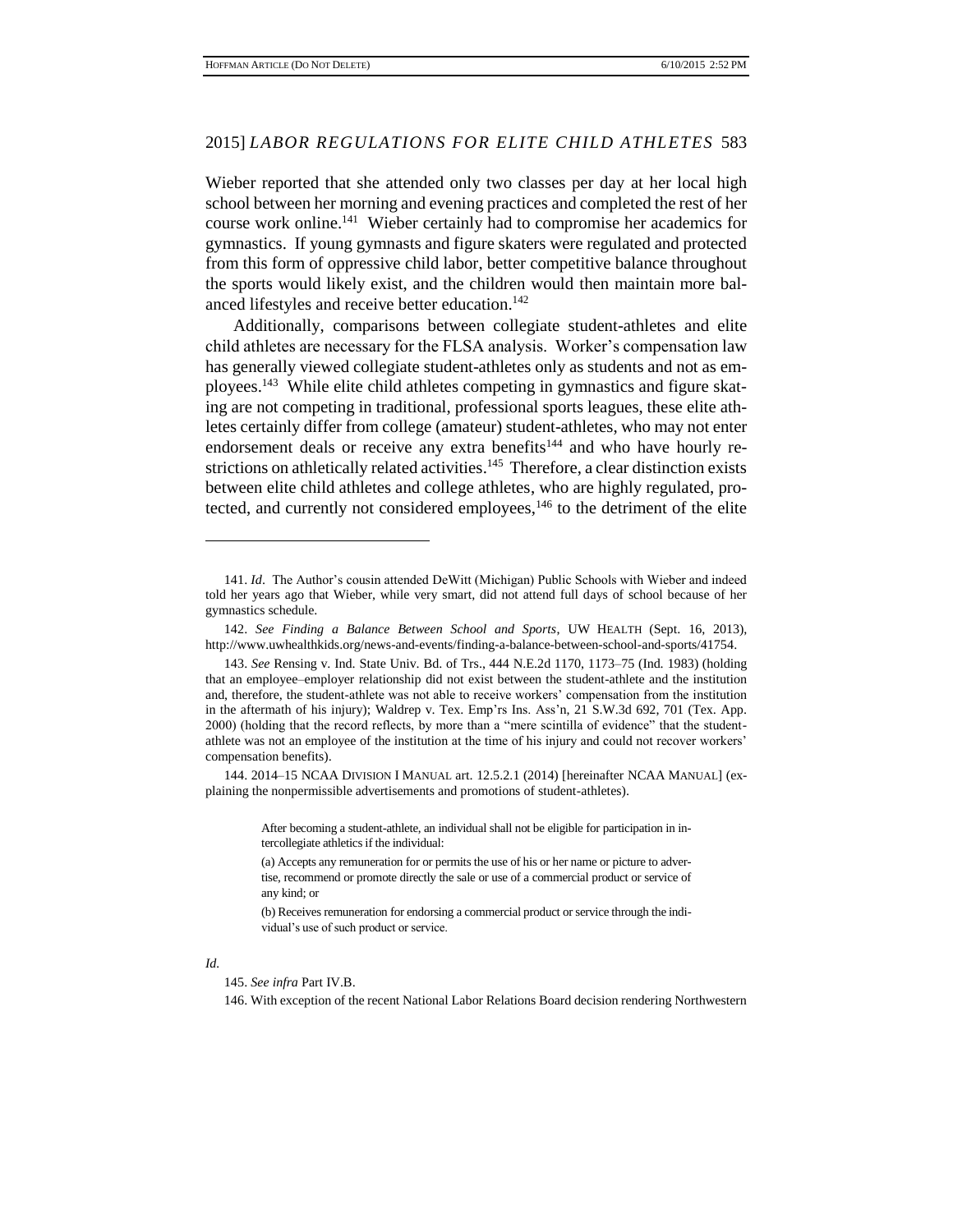child athletes who are harmed due to their limited protections. These elite child athletes neither receive protection as employees under the FLSA nor under regulations like NCAA student-athletes. $147$  Further distinctions arise between these two types of athletes that support the notion that elite child athletes are more akin to professional athletes, who are considered employees, rather than to nonemployee collegiate student-athletes.

Elite child athletes may earn unlimited prize money from competitions and enter into endorsement and commercial deals.<sup>148</sup> Collegiate student-athletes may earn only very limited prize money based on performance,<sup>149</sup> may not enter any endorsement or commercial deals, $150$  and have clearly been regarded as strictly amateur student-athletes—neither professionals nor employees of their institutions.<sup>151</sup>

For example, elite child gymnasts and figure skaters have received extensive endorsement deals before and after winning Olympic medals based on their ability to gain international success.<sup>152</sup> After the USA Women's Gymnastics team's success at the 2012 Olympics, the "Fab Five," sometimes referred to as the "Fierce Five," were catapulted into the national spotlight, and the girls $153$ received countless endorsement deals.<sup>154</sup> Procter & Gamble signed a deal with

 $\overline{a}$ 

151. *Id.* arts. 12.3.1, 12.4.1.1, 12.5.2.1 (2014). *See generally* Bloom v. Nat'l Collegiate Athletic Ass'n, 93 P.3d 621 (Colo. App. 2004).

152. *See infra* pp. 584–586.

University scholarship football student-athletes as employees. Nw. Univ. and Coll. Athletes Players Ass'n, No. 13-RC-121359, N.L.R.B. Pub., at \*13 (Mar. 26, 2014). This caveat is discussed later in this subsection.

<sup>147.</sup> Propson, *supra* note 9, at 1785, 1799 (referencing *Rensing*, 444 N.E.2d 1170; State Comp. Ins. Fund v. Indus. Comm'n, 314 P.2d 288 (Colo. 1957); Fair Labor Standards Act of 1938, 29 U.S.C. §§ 201–19 (1970) (current version at 29 U.S.C. §§ 201–19 (2012)); Joan Ryan, *Young Shoulders Carrying Big Loads; When Female Athletes Reach World Class Status at a Tender Age, the Physical and Psychological Demands Can Take a Toll on bodies and Minds*, PLAIN DEALER, Dec. 26, 1992, at 1E).

<sup>148.</sup> *Id.*

<sup>149.</sup> NCAA MANUAL, *supra* note 144, art. 12.1.2.4.

<sup>150.</sup> *See id.* art. 12.5.2.1.

<sup>153.</sup> The five Olympians were Gabby Douglas, McKayla Maroney, Aly Raisman, Kyla Ross, and Jordyn Wieber. Jerry Hinnen, *'Fab Five' Are the Greatest U.S. Gymnastics Team of All-Time,*  CBSSPORTS (July 31, 2012), http://www.cbssports.com/olympics/eye-on-olympics/19696315; *see also*  Sam R. Quinn, *2012 Women's Olympic Gymnastics Team: Meet the US Squad for London*, BLEACHER REP. (July 1, 2012), http://bleacherreport.com/articles/1243821-2012-womens-olympic-gymnasticsteam-meet-the-us-squad-for-london (proving that "women" really is not an accurate statement for the team when the oldest member was only eighteen years old); Hannah Orenstein, *Olympic Trials: 5 Teens Named to U.S. Women's Gymnastics Team*, HUFFPOST TEEN (July 2, 2012), http://www.huffingtonpost.com/2012/07/02/olympic-trials-5-teens-na\_n\_1643385.html.

<sup>154.</sup> *See infra* p. 585.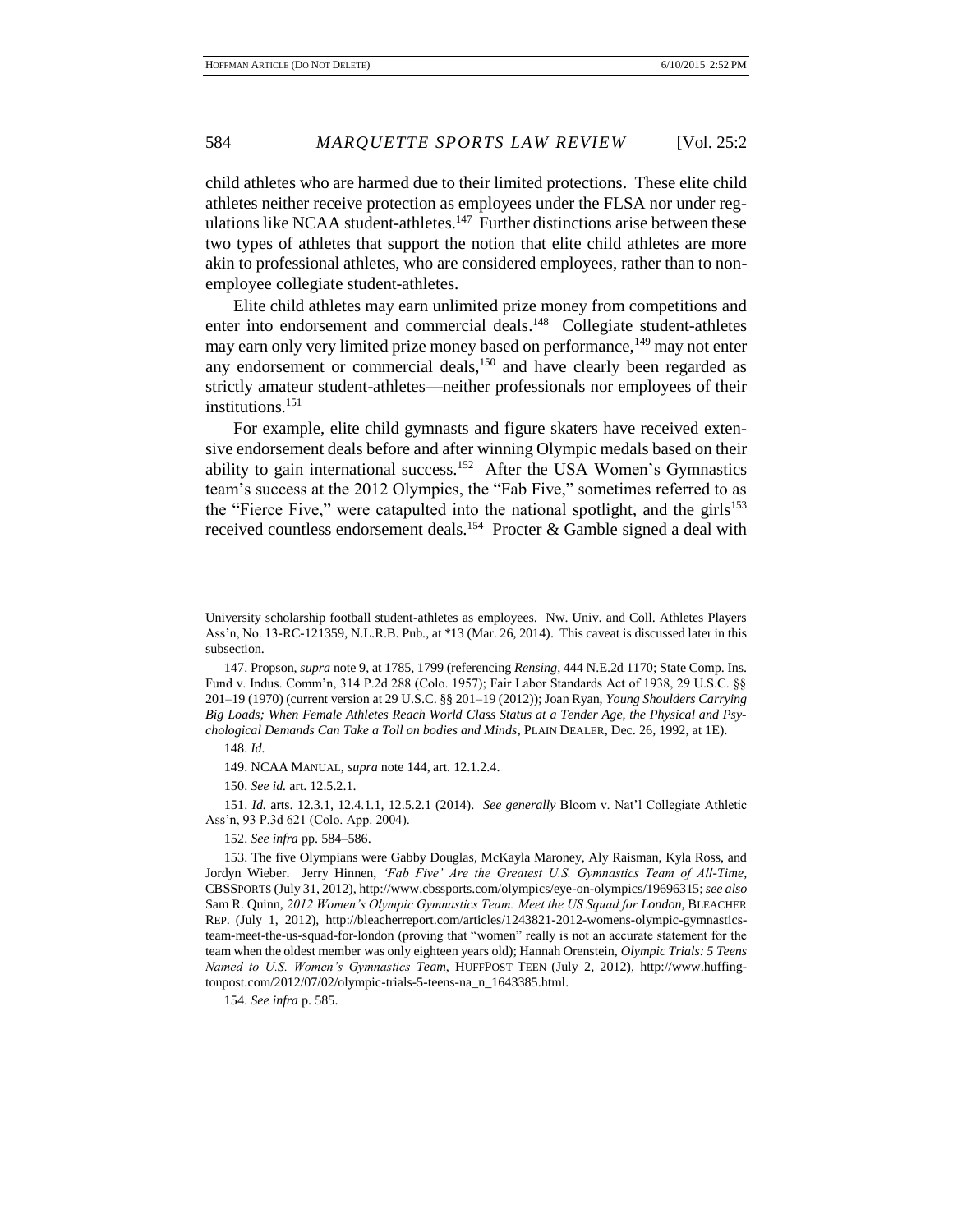Jordyn Wieber before the 2012 Olympics for its "Raising an Olympian" commercial campaign.<sup>155</sup> Wieber also signed two other endorsement deals before the Olympics: (1) a Kellogg's deal, where she would be the only gymnast featured in the Team Kellogg's campaign, and (2) an Auto-Owners Insurance deal, where she would appear in commercials.<sup>156</sup> Gabrielle Douglas signed her first endorsement deal with Procter & Gamble during the 2012 Olympics for the same "Raising an Olympian" campaign as Wieber.<sup>157</sup> Douglas also signed with Kellogg's Corn Flakes, after her gold medal performance,<sup>158</sup> and she later toured with the Kellogg's-sponsored traveling gymnastics tour, receiving a cut from the revenues, as well.<sup>159</sup> One industry expert has estimated that Douglas could earn nine to ten million dollars through endorsements over the next few years.<sup>160</sup> Aly Raisman, captain of the 2012 USA Gymnastics Olympic team, secured a sponsorship with Ralph Lauren,<sup>161</sup> signed a one-year deal after the Olympics endorsing Poland Spring water,<sup>162</sup> and signed (and later renewed) an endorsement deal with PANDORA Jewelry.<sup>163</sup> Teenage figure skaters have not received as much national attention as gymnasts in the U.S., <sup>164</sup> but sixteen-year-

 $\overline{a}$ 

159. Darren Rovell, *Endorsements Lucrative for Gabby Douglas*, ESPN BLOG (Aug. 6, 2012, 2:52 PM), http://espn.go.com/blog/playbook/dollars/post/\_/id/835/endorsements-lucrative-for-gabby-douglas (stating that as an endorser of Kellogg's, Douglas would receive a cut from the Kellogg's-sponsored traveling gymnastics tour's revenues).

160. Jessop, *supra* note 155.

161. Dan Alexander, *Sports Marketing Experts Say Aly Raisman, Gabby Douglas Could Rake in \$10 Million from Gold Medals*, FORBES (Aug. 9, 2012), http://www.forbes.com/sites/danalexander/2012/08/09/sports-marketing-experts-say-aly-raisman-gabby-douglas-could-rake-in-10-millionfrom-gold-medals/.

162. Associated Press, *Aly Raisman, Poland Spring Sign Endorsement Deal*, HUFFPOST SPORTS (Aug. 22, 2012),http://www.huffingtonpost.com/2012/08/22/aly-raisman-poland-spring-endorsementdeal\_n\_1821021.html.

163. *PANDORA Jewelry Renews Endorsement Deal with Three-Time Medalist Aly Raisman*, PR– NEWSWIRE (June 25, 2013), http://www.prnewswire.com/news-releases/pandora-jewelry-renews-endorsement-deal-with-three-time-medalist-aly-raisman-213006051.html.

164. The most recent American women's figure skater to medal in the singles' Olympic figure skating event was Sasha Cohen at the 2006 Olympics, and she was twenty-two at the time. *See generally Sasha Cohen*, ICENETWORK, http://web.icenetwork.com/skaters/profile/sasha\_cohen (last visited Apr. 17, 2015).

<sup>155.</sup> Alicia Jessop, *Gabby Douglas' Gold Medals at the London Olympics Mean Multi-Million Dollar Endorsement Deals*, FORBES (Aug. 2, 2012), http://www.forbes.com/sites/aliciajessop/2012/08/02/gabby-douglas-gold-medals-at-the-london-olympics-mean-multi-million-endorsement-deals/.

<sup>156.</sup> Roenigk, *supra* note 140.

<sup>157.</sup> Jessop, *supra* note 155.

<sup>158.</sup> E.J. Schultz, *Gabby Douglas' Gold Worth Millions in Endorsement Deals*, ADVER. AGE (Aug. 3, 2012), http://www.adage.com/article/news/gabby-douglas-gold-worth-millions-endorsementdeals/236509/.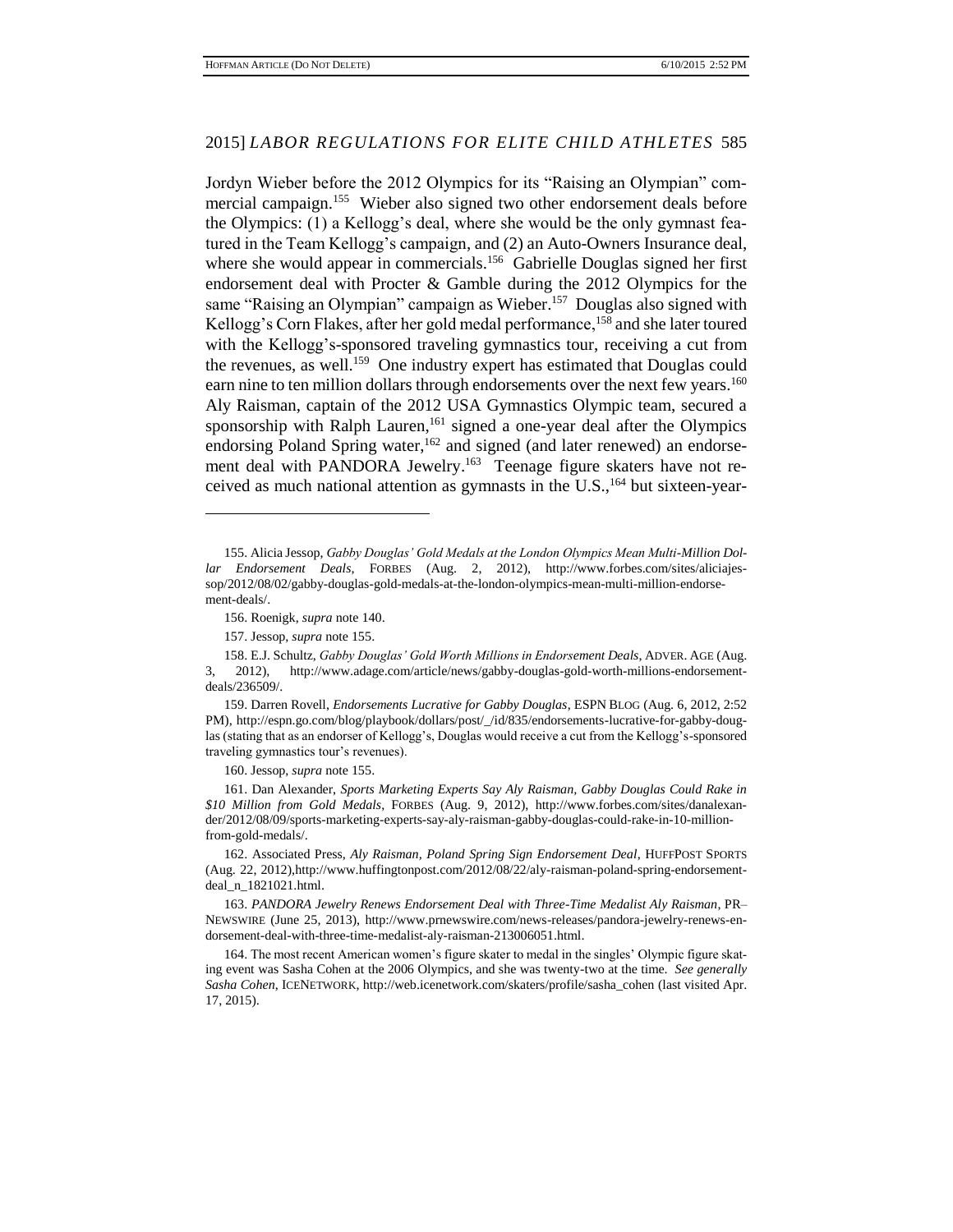old Sarah Hughes was unveiled on the Wheaties box in February 2002, after she won gold at the Winter Olympics.<sup>165</sup>

Turning back to the FLSA, "unemployed" is not defined;<sup>166</sup> however, the Merriam-Webster Dictionary defines unemployed as "not employed . . . not being used . . . not engaged in a gainful occupation . . . not invested."<sup>167</sup> Presumably, unemployed individuals would not be offered lucrative endorsement deals such as those described above. The numerous endorsement deals that these young athletes enter into further support the conclusion that they are also employed by the companies that they endorse because the companies use these athletes to promote their products, leading to the athletes' gainful occupation as they earn upwards of a million dollars.<sup>168</sup> These young Olympians do not fit within the unemployment definition and based on their endorsement deals could be considered employed under the FLSA.

While these elite child athletes who compete in gymnastics and figure skating are generally considered amateurs and not professionals,<sup>169</sup> it is fair to conclude the opposite: they are professionals and, therefore, are employees—child employees—and should be protected as such under the FLSA. Gymnast Jordyn Wieber turned professional as a minor, forfeiting her opportunity to compete in college;<sup>170</sup> however, she is still unprotected by any labor laws. An elite child athlete who turns professional loses her ability to compete in college and enjoy collegiate model protections, all the while not being sufficiently protected under either federal or state labor laws. Having the status of a professional but not having any labor protection, unlike traditional athletes in professional sports leagues with collective bargaining agreements, is to the detriment of these young elite athletes. They should be afforded some protection. The FLSA could provide the protection for these children.

If the argument that elite child athletes are more similar to professional ath-

<sup>165.</sup> Jane Weaver, *Who Will Win Endorsement Gold?*, NBC NEWS, (Feb. 25, 2002), http://www.nbcnews.com/id/3073446/t/who-will-win-endorsement-gold/#.Ussl9vRDuSo.

<sup>166.</sup> *See generally* 29 U.S.C. § 203 (2012) (noting that the definitions section does not include "unemployed").

<sup>167.</sup> *Unemployed Definition*, MERRIAM-WEBSTER, http://www.merriam-webster.com/dictionary/unemployed (last visited Apr. 17, 2015).

<sup>168.</sup> *See* Alexander, *supra* note 161.

<sup>169.</sup> *See* Ted Stevens Olympic and Amateur Sports Act, 36 U.S.C. §§ 220501–29 (2012) (establishing the United States Olympic Committee, creating the National Governing Bodies for the Olympic sports, and referring to the athletes as amateurs). "'[A]mateur athlete' means an athlete who meets the eligibility standards established by the national governing body . . . for the sport in which the athlete competes." *Id.* § 220501.

<sup>170.</sup> Roenigk, *supra* note 140.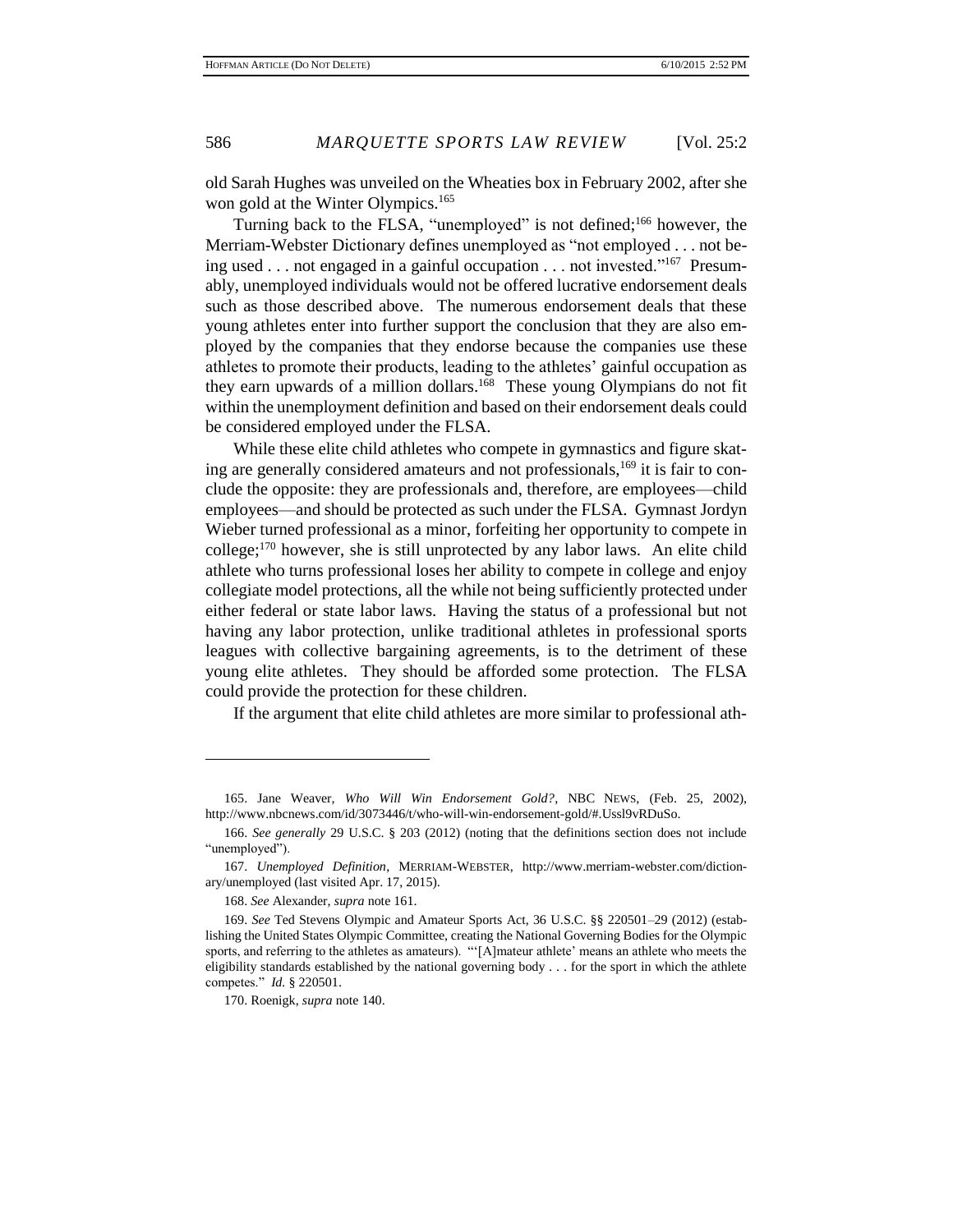letes than to their amateur collegiate student-athlete counterparts is not convincing, the following may also play in the elite child athletes' favor looking forward. On March 26, 2014, the Chicago Regional Director (Director) of the National Labor Relations Board (NLRB) found that Northwestern University's (Northwestern) football student-athletes receiving grant-in-aid scholarships are employees—under the common law definition—of Northwestern under the FLSA.<sup>171</sup> These "players receiv[e] scholarships to perform football-related services for the [benefit of the] Employer [Northwestern] under a contract for hire in return for compensation and are subject to the Employer's control" in the performance of their duties, creating the necessary employee–employer relationship for protection under the FLSA. $^{172}$ 

In the aftermath of this decision, these student-athletes could conduct an election for the purposes of collective bargaining and unionization.<sup>173</sup> Northwestern immediately filed an appeal with the NLRB in Washington D.C. seeking a review and overturn of the ruling made by the Regional Director.<sup>174</sup> The NLRB's board in Washington D.C. will review the ruling, and the Northwestern football players' election ballots are impounded until the NLRB issues a decision of its review of the Director's determination.<sup>175</sup> While not a party in the dispute, the NCAA later filed an amicus brief with the NLRB in support of Northwestern's appeal.<sup>176</sup> At this time, the parties are still awaiting a ruling

<sup>171.</sup> Nw. Univ. & Coll. Athletes Players Ass'n, No. 13-RC-121359, N.L.R.B. Pub., at \*14 (Mar. 26, 2014).

<sup>172.</sup> *Id.*

<sup>173.</sup> *Id.* at \* 2, 23.

<sup>174.</sup> *See* Alan K. Cubbage, *Northwestern Asks National Labor Relations Board to Overturn Regional Director's Ruling on Football Players' Unionization*, NW. U. NEWS (Apr. 9, 2014), http://www.northwestern.edu/newscenter/stories/2014/04/northwestern-asks-nlrb-to-overturn-rulingon-football-players-unionization.html. *See generally* Northwestern's Request for Review of Regional Director's Decision and Direction of Election, Nw. Univ. & Coll. Athletes Players Ass'n, No. 13-RC-121359 (Apr. 9, 2014).

<sup>175.</sup> News Release, *NLRB Grants Request for Review in Northwestern University Athletes Case*, NLRB (Apr. 24, 2014), http://www.nlrb.gov/news-outreach/news-story/nlrb-grants-request-reviewnorthwestern-university-athletes-case; *see also* Northwestern University's Brief to the Board on Review of Regional Director's Decision and Direction of Election, Nw. Univ. & Coll. Athletes Players Ass'n, No. 13-RC-121359, N.L.R.B. Pub. (July 3, 2014).

<sup>176.</sup> *See* Press Release, *NCAA Files Brief Opposing Union*, NCAA.ORG (July 3, 2014), http://www.ncaa.org/about/resources/media-center/press-releases/ncaa-files-brief-opposing-union ("'Affirming the Regional Director's decision will negatively impact . . . potentially the millions of present and future student-athletes in all sports across America,'" stated Donald Remy, the NCAA's Chief Legal Officer.). *See generally* Brief of Amicus Curiae National Collegiate Athletic Ass'n in Support of Northwestern University, Nw. Univ. & Coll. Athletes Players Ass'n, No. 13-RC-121359, N.L.R.B. Pub. (July 3, 2014).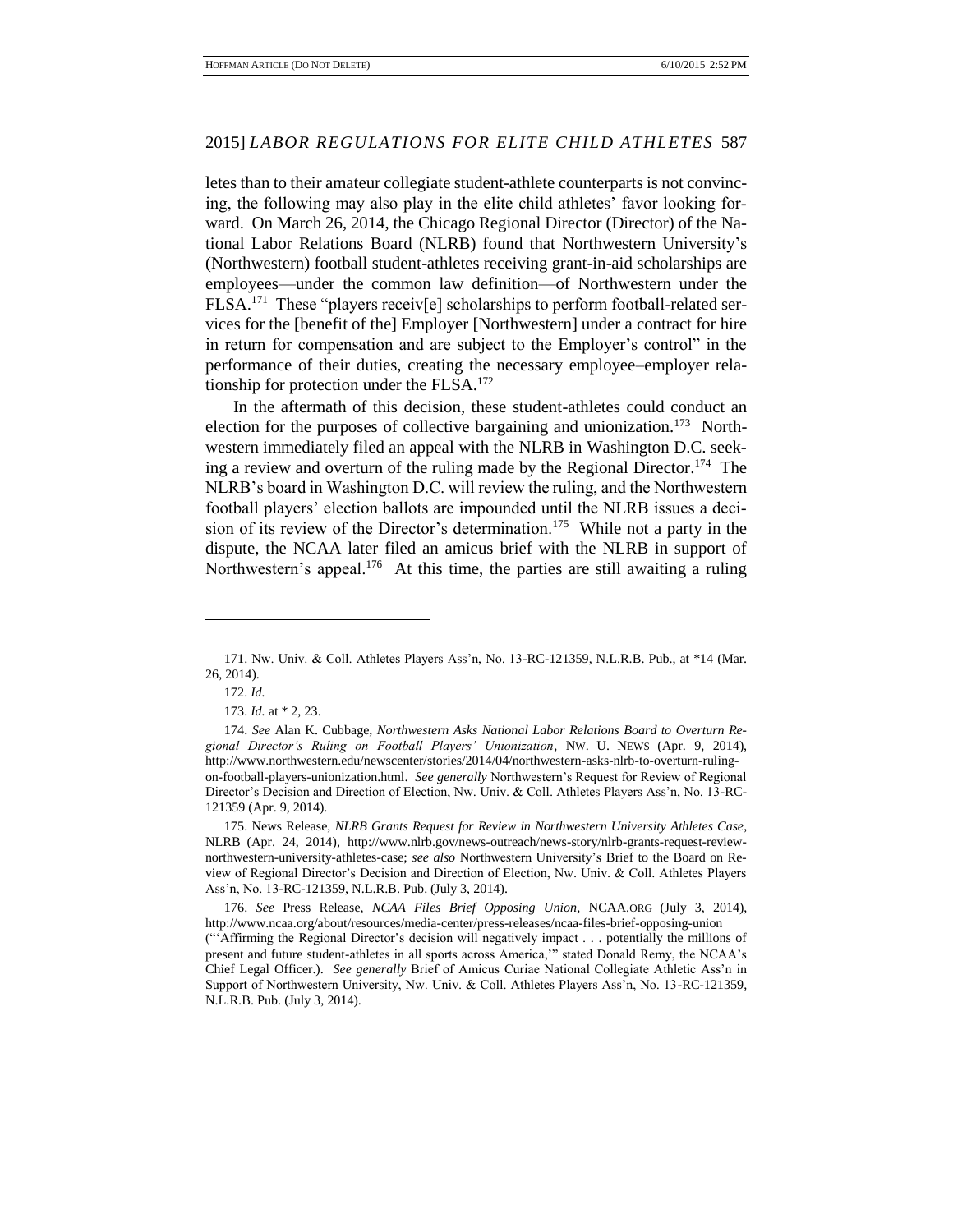from the NLRB.<sup>177</sup>

If the football student-athletes receiving grant-in-aid scholarships at Northwestern, and potentially those at other private Division I institutions, are still deemed employees after the appeals process,<sup>178</sup> elite child athletes would have a stronger argument that when compared to these other amateur athletes; they are certainly more "employed," through their significant training time spent each week, their endorsement deals, and other professional-like decisions, than the football student-athletes receiving grant-in-aid scholarships.

In summary, whether based on the similarities between elite child athletes and professional athletes or based on future affirmations and decisions that some NCAA student-athletes are employees, the FLSA should protect elite child athletes in the same manner it protects children in other child labor circumstances. Elite child athletes would greatly benefit from the decreased stress placed on their bodies, and they would also be afforded the opportunity to focus more on school, which was a major purpose behind the FLSA's enactment.

#### *B. Protection Under the NGBs Regulations*

If the more broad interpretation of the FLSA is not persuasive enough to protect elite child athletes, the NGBs—USA Gymnastics and U.S. Figure Skating—should provide protection for these minors. Based upon the current USA Gymnastics' Bylaws<sup>179</sup> and U.S. Figure Skating Rulebook,<sup>180</sup> it is apparent that the NGBs could draft separate provisions for child labor and protection of their respective elite child athletes.

USA Gymnastics' governance philosophy is "[t]o encourage participation and the pursuit of excellence in all aspects of gymnastics."<sup>181</sup> U.S. Figure Skating has an objectives section within its mission statement, stating that its mission is "to provide programs to encourage participation and achievement in the sport of figure skating."<sup>182</sup> This section of governance philosophy might be a possible

<sup>177.</sup> Ben Strauss, *Still Awaiting Union Ruling, Northwestern Players Focus on Field*, N.Y. TIMES (Nov. 28, 2014), http://www.nytimes.com/2014/11/29/sports/ncaafootball/-still-awaiting-union-rulingathletes-focus-on-field-.html?\_r=0.

<sup>178.</sup> Importantly, similarly situated student-athletes attending public institutions would have to be deemed employees under their respective states' labor laws, as the FLSA applies only to private institutions.

<sup>179.</sup> *See generally* USA GYMNASTICS BYLAWS (2013) [hereinafter GYMNASTICS BYLAWS].

<sup>180.</sup> *See generally* THE 2015 OFFICIAL U.S. FIGURE SKATING RULEBOOK (2014) [hereinafter U.S. FIGURE SKATING RULEBOOK].

<sup>181.</sup> GYMNASTICS BYLAWS, *supra* note 179, art. 2.03.

<sup>182.</sup> U.S. FIGURE SKATING RULEBOOK, *supra* note 180, art. II.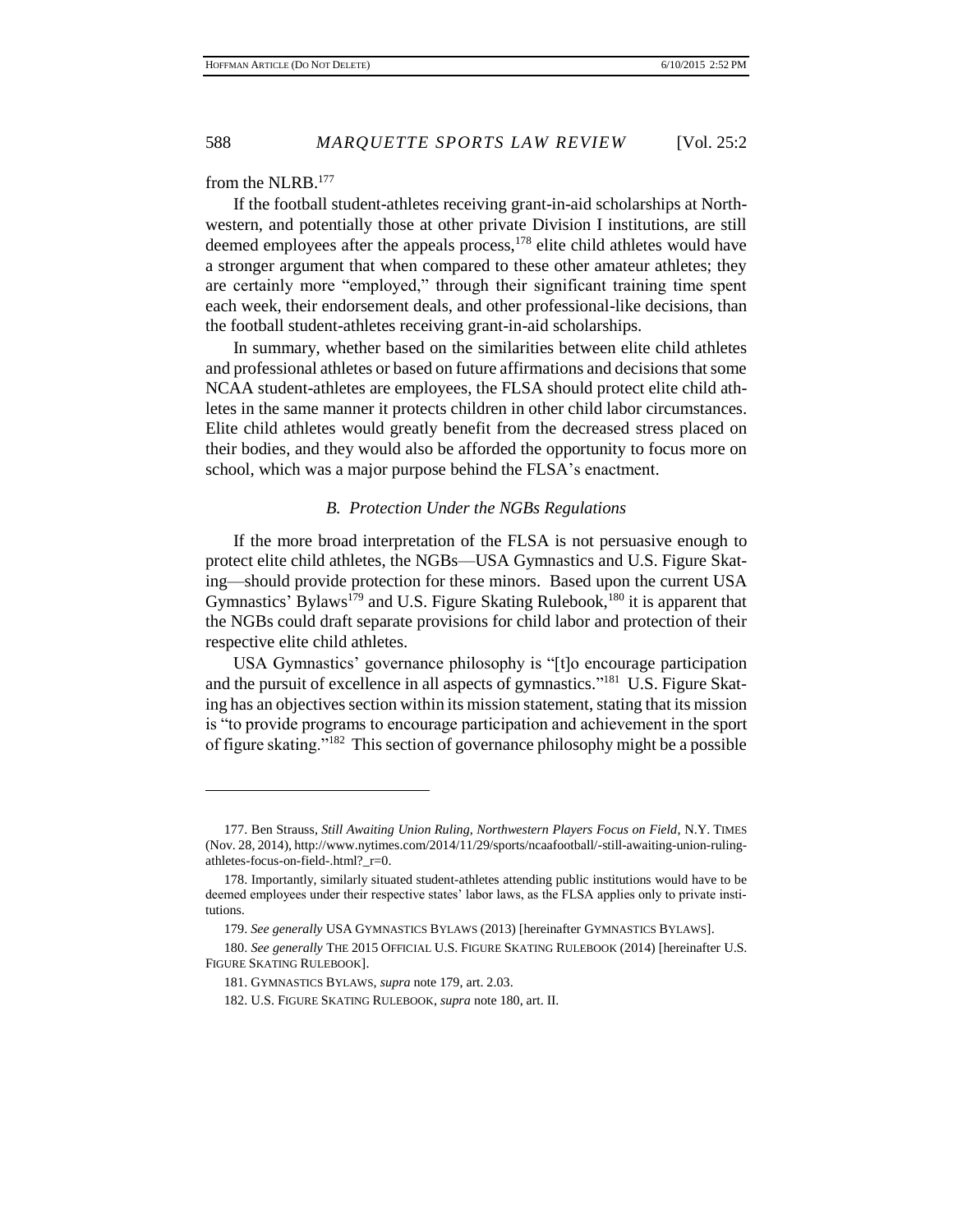location to add language about limiting the hours of participation for these athletes.

Inserting practice and activity limitation language near these philosophy and objective sections in the NGBs' bylaws and rulebook would significantly protect the NGBs' athletes from over-use, injuries, fatigue, and other consequences of over-training.<sup>183</sup> A good model for this language is from the NCAA's Bylaws and Regulations. The NCAA imposes time limits for countable athletically-related activities.<sup>184</sup> A student-athlete's participation in these activities during the playing season<sup>185</sup> shall generally be limited to a maximum of four hours per day and twenty hours per week.<sup>186</sup> Further, the NCAA Bylaws mandate one required day off from countable athletically related activities during each week of the playing season.<sup>187</sup> The NCAA, which regulates studentathletes who are even older than the athletes at issue here, includes these countable athletically-related activities limitations to protect fair competition and promote the safety, health, and well-being of the student-athletes.<sup>188</sup> The NGBs

#### *Id.*

 $\overline{a}$ 

185. Note that the NCAA Bylaws reflect different, heightened daily and weekly hour limitations outside the playing season. *See id.* art. 17.1.7.2.

186. *Id.* art. 17.1.7.1.

187. *Id.* art. 17.1.7.4. Note that the NCAA Bylaws reflect the mandate for two required days off from countable athletically-related activities outside the playing season. *Id.* art. 17.1.7.5.

188. *Id.* at xiv. Here, the NCAA Manual addresses the "Commitments to the Division I Collegiate Model" and includes "The Commitment to Fair Competition" and "The Commitment to Student-Athlete Well-Being." *Id.* Fair competition is understood as the NCAA's commitment to promote as much equality among the institutions as possible to ensure competitive balance. *See id.* Well-being requires a more extensive explanation.

> The time required of student-athletes for participation in intercollegiate athletics shall be regulated to minimize interference with their academic pursuits. It is the responsibility of each member institution to establish and maintain an environment in which student-athletes' activities, in all sports, are conducted to encourage academic success and individual development and as an integral part of the educational experience. Each member institution should also provide an environment that fosters fairness, sportsmanship, safety, honesty and positive relationships . . . .

<sup>183.</sup> *See generally* DiFiori et al., *supra* note 33; Young & White, *supra* note 33. 184. NCAA MANUAL, *supra* note 144, art. 17.02.1.

Countable athletically related activities include any required activity with an athletics purpose involving student-athletes and at the direction of, or supervised by, one or more of an institution's coaching staff (including strength and conditioning coaches) and must be counted within the weekly and daily limitations . . . . Administrative activities (e.g., academic meetings, compliance meetings) shall not be considered as countable athletically related activities.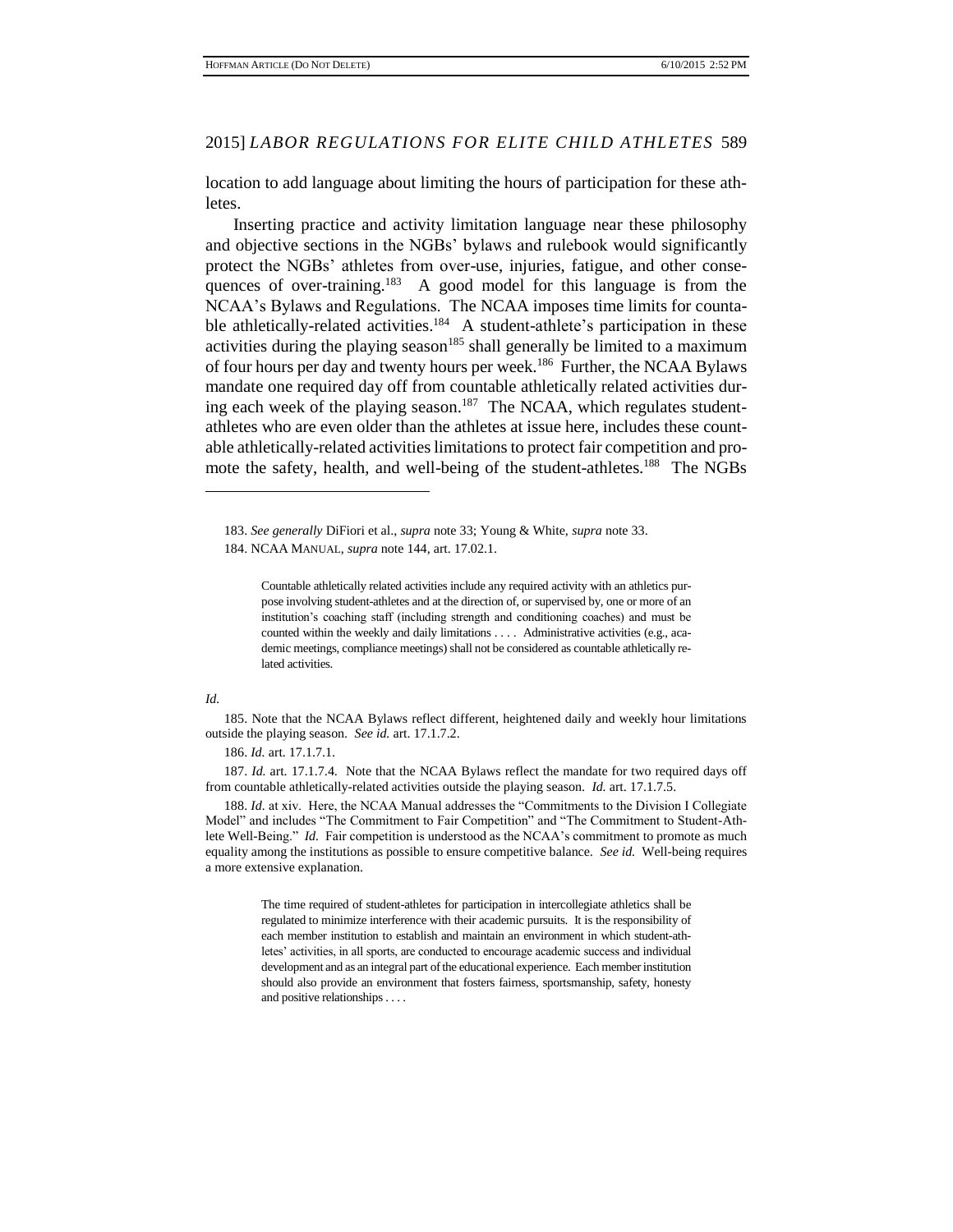should take notice of the NCAA's extensive action to ensure that its Bylaws reflect the importance of competitive balance and student-athlete well-being. Certainly, if college student-athletes are protected under countable athleticallyrelated activities limitations promulgated by their national association, language restricting the countable athletically-related activities of elite child gymnasts and figure skaters should be added to the USA Gymnastics and U.S. Figure Skating Bylaws and Rulebook.

Not only does the NCAA restrict the countable athletically-related activities, but its Bylaws also reflect limitations on the length of the playing season<sup>189</sup> and the maximum number of dates of competition<sup>190</sup> each sport may compete in during the season. Some state high school athletic associations also restrict the maximum number of team contests,<sup>191</sup> and some associations include specific competition and practice guidelines per sport.<sup>192</sup> If both the NCAA and state high school athletic associations provide regulations for practice and competition, <sup>193</sup> NGBs should also seriously consider following the lead of these other associations who have taken measures to protect the competitive balance among their schools, as well as the well-being of their athletes.

Ultimately, the NGBs should incorporate language into their bylaws and rules to address the importance of ensuring the well-being of all of their members. Inserting new articles in the NGBs' respective bylaws and rules would ultimately create more competitive balance and would certainly improve the elite child athletes' well-being, which should be an important NGB mission. One problem with leaving labor regulation up to the NGBs is the organizations' desires to win, <sup>194</sup> which may cause apprehension in adding these improved

*Id.*

 $\overline{a}$ 

193. *See supra* notes 184–92.

<sup>189.</sup> *Id.* art. 17.11.1 (explaining the gymnastics' length of playing season).

<sup>190.</sup> *Id.* art. 17.11.5.1 (explaining the gymnastics' maximum number of dates of competition).

<sup>191.</sup> *See* IND. HIGH SCH. ATHLETIC ASS'N, INC., 2014–15 BY-LAWS & ARTICLES OF INCORPORATION R. 105, *available at* http://www.ihsaa.org/Portals/0/ihsaa/documents/about%20ihsaa/2014-15%20By%20Laws.pdf (specifically stating the maximum competition limit on the number of competitions for gymnastics).

<sup>192.</sup> *See* WIS. INTERSCHOLASTIC ATHLETIC ASS'N, 2014–15 WINTER SEASON REGULATIONS, 17– 19 (2014), *available at* http://www.wiaawi.org/Portals/0/PDF/Publications/winterregulations.pdf (addressing the length of season and maximum allowed meets, among other categories, for Wisconsin high school gymnastics); *see also High School Sports Research Resources*, MARQ. UNIV. L. SCH., https://law.marquette.edu/national-sports-law-institute/high-school-sports-research-resources (last visited May 7, 2015) (including links to all state high school association manuals).

<sup>194.</sup> *See* Ted Stevens Olympic and Amateur Sports Act, 36 U.S.C. §§ 220501–29 (2012). The federal government enacted this federal statute to create the United States Olympic Committee as the one governing body authority overseeing all of the NGBs, and with the specific purpose "[t]o promote and coordinate amateur athletic activity in the United States, to recognize certain rights for United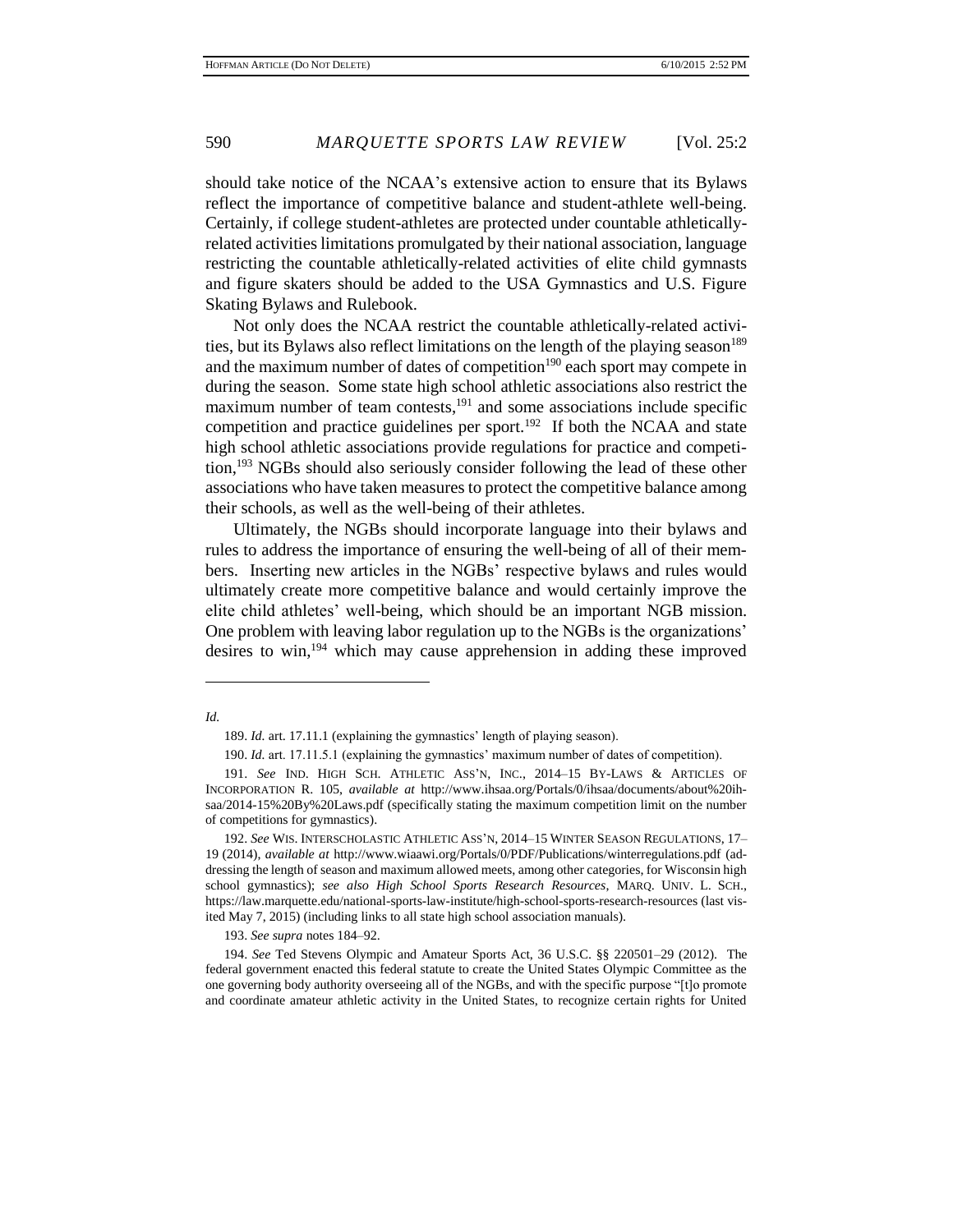standards and protecting these elite child athletes.

#### *C. Protection Under Expanded State Entertainment Laws*

While unlikely to have as much impact as either of the two previously offered solutions, expanded state entertainment laws are a third option for protecting elite child athletes.<sup>195</sup> Unlike the entertainment industry that is primarily located in California and New York, the gyms and skating rinks that elite child athletes train at are more widespread across the country.<sup>196</sup> Indeed, only two of the five 2012 U.S. Olympic Women's Gymnastics team members trained in the same state (California), while the remaining three trained at various gyms across the country.<sup>197</sup> However, all three of the 2014 U.S. Olympic Women's Figure Skating Singles team members trained in California.<sup>198</sup> These three athletes, though, are originally from a variety of states, including California, Virginia, and Massachusetts,<sup>199</sup> supporting the assertion that elite child athletes move to find the best place of "employment," or the best location for training.

If states were to enact statutes to better protect their elite child athletes, California's Coogan Act<sup>200</sup> and New York's Arts and Cultural Affairs statute<sup>201</sup> could provide some guidance.<sup>202</sup> California protects a child's contract for "render[ing] services as an [athlete],"<sup>203</sup> and New York protects a child's contract for "perform[ing] or render[ing] services . . . as a participant or player in professional sports."<sup>204</sup> The problem with this language is that not all of the children become professionals in their respective sports, even though they practice the same amount as their peers who claim their professional status.<sup>205</sup> To protect

States amateur athletes, to provide for the resolution of disputes involving [NGBs]." Amateur Sports Act of 1978, Pub. L. No. 95–606, 92 Stat. 3045 (amended in 36 U.S.C. §§220501–220529 (2012); *see also* Propson, *supra* note 9, at 1786, 1800.

<sup>195.</sup> Propson, *supra* note 9, at 1793.

<sup>196.</sup> *See infra* notes 197–99; Propson, *supra* note 9, at 1802–03.

<sup>197.</sup> The remaining three trained at a gym in Iowa, a gym in Massachusetts, and a gym in Michigan. *USA Gymnastics Announces Women's Gymnastics Team for 2012 Olympic Games*, *supra* note 131.

<sup>198.</sup> *See Ashley Wagner*, ICENETWORK, http://web.icenetwork.com/skaters/profile/ashley\_wagner (last visited May 7, 2015); *Gracie Gold*, *supra* note 8; *Polina Edmunds*, *supra* note 8.

<sup>199.</sup> *Ashley Wagner*, *supra* note 196; *Gracie Gold*, *supra* note 8; *Polina Edmunds*, *supra* note 8. 200. *See* FAM. CODE §§ 6750–25 (West 2013).

<sup>201.</sup> *See* ARTS & CULT. AFF. § 35.03 (Consol. 2013).

<sup>202</sup> Propson, *supra* note 9, at 1802.

 $203$  FAM. CODE § 6750(a)(3).

<sup>204.</sup> ARTS & CULT. AFF. § 35.03(1)(a).

<sup>205.</sup> Alicia Sacramone is one Olympic gymnast who competed for some time as a collegiate studentathlete, while competing in the international gymnastics scene, before declaring her status as a profes-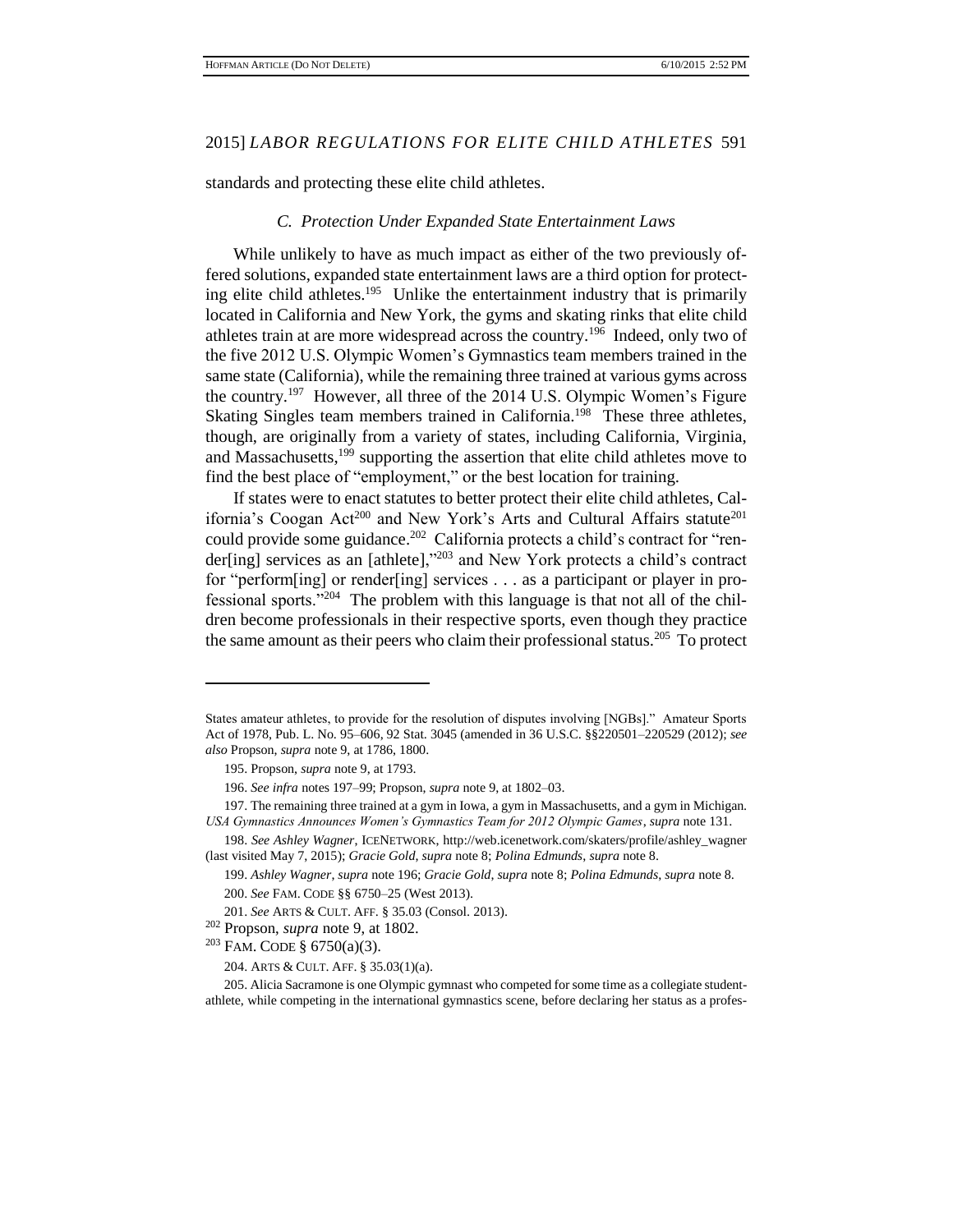these non-professional child athletes, the state statutes should insert additional language about protecting child athletes who compete at the Olympic or international level, regardless of their professional status. If California and New York were to add this type of language to their current statutes and other states were then to follow suit, state statutes might provide the necessary protection for elite child athletes. State legislation could allow for and encourage some variance and autonomy among their respective child labor laws but still ultimately better protect these elite athletes' well-being.

#### V. CONCLUSION

In recent decades, the elite child athlete has risen to prominence in women's gymnastics and women's figure skating. While certainly not a new phenomenon, based on a strong history of young female gymnasts winning gold medals at the Olympics,<sup>206</sup> today, more Olympians are young teenagers.

As of now no one is truly and solely advocating for the protection of these young athletes.<sup>207</sup> Their coaches, gyms and skating rinks, and parents can work them hours upon hours, subject to no regulations and guidelines because the current language of the FLSA does not protect these children.<sup>208</sup> With potentially severe physical, mental, and psychological health implications looming due to over-training, it is paramount that the FLSA be expanded to protect these elite child athletes, that measures be undertaken by the NGBs, or that state legislatures expand their existing statutes or enact new statutes to protect these young, athletic sensations.

Until then, elite child athletes will unfortunately continue to develop severe eating disorders, burn out from the sports that bring them to international prominence, and experience extreme mental and physical suffering, all while compromising their education and future well-being.<sup>209</sup> Some middle ground must

sional athlete. *See Alicia Sacramone*, BROWN, http://www.brownbears.com/sports/c-gym/mtt/sacramone\_alicia00.html (last visited May 7, 2015); *see also* Gordon Morton, *Tasting the Gold*, BROWN ALUMNI MAG. (Jan./Feb. 2008), http://www.brownalumnimagazine.com/content/view/1894/40/; John Powers, *Balancing Act*, BOS. GLOBE (Jan. 3, 2007), http://www.brestyans.com/AliciaAlbum/AliciaAlbum\_files/BalancingAct1.pdf; *Alicia Sacramone*, TEAM USA, http://www.teamusa.org/Athletes/SA/Alicia-Sacramone (last visited May 7, 2015).

<sup>206.</sup> Fourteen-year-old Romanian Nadia Comaneci and sixteen-year-old American Mary Lou Retton won gold medals at the Olympics. Rick Weinberg, *70: Mary Lou Gets the Gold in Olympic All-Around*, ESPN25, (June 30, 2004), http://sports.espn.go.com/espn/espn25/story?page=moments/70.

<sup>207.</sup> Propson *supra* note 9, at 1800; *see* Siegel, *supra* note 9, at 457–58 (citing RYAN, *supra* note 24, at 11).

<sup>208.</sup> Propson, *supra* note 9, at 1782, 1810; *see* Siegel, *supra* note 9, at 457 (citing Fair Labor Standards Act of 1938, 29 U.S.C. § 203(l); Propson, *supra* note 9, at 1782).

<sup>209.</sup> Propson, *supra* note 9, at 1775–76, 1810 (referencing RYAN, *supra* note 24, at 141–71, 197–